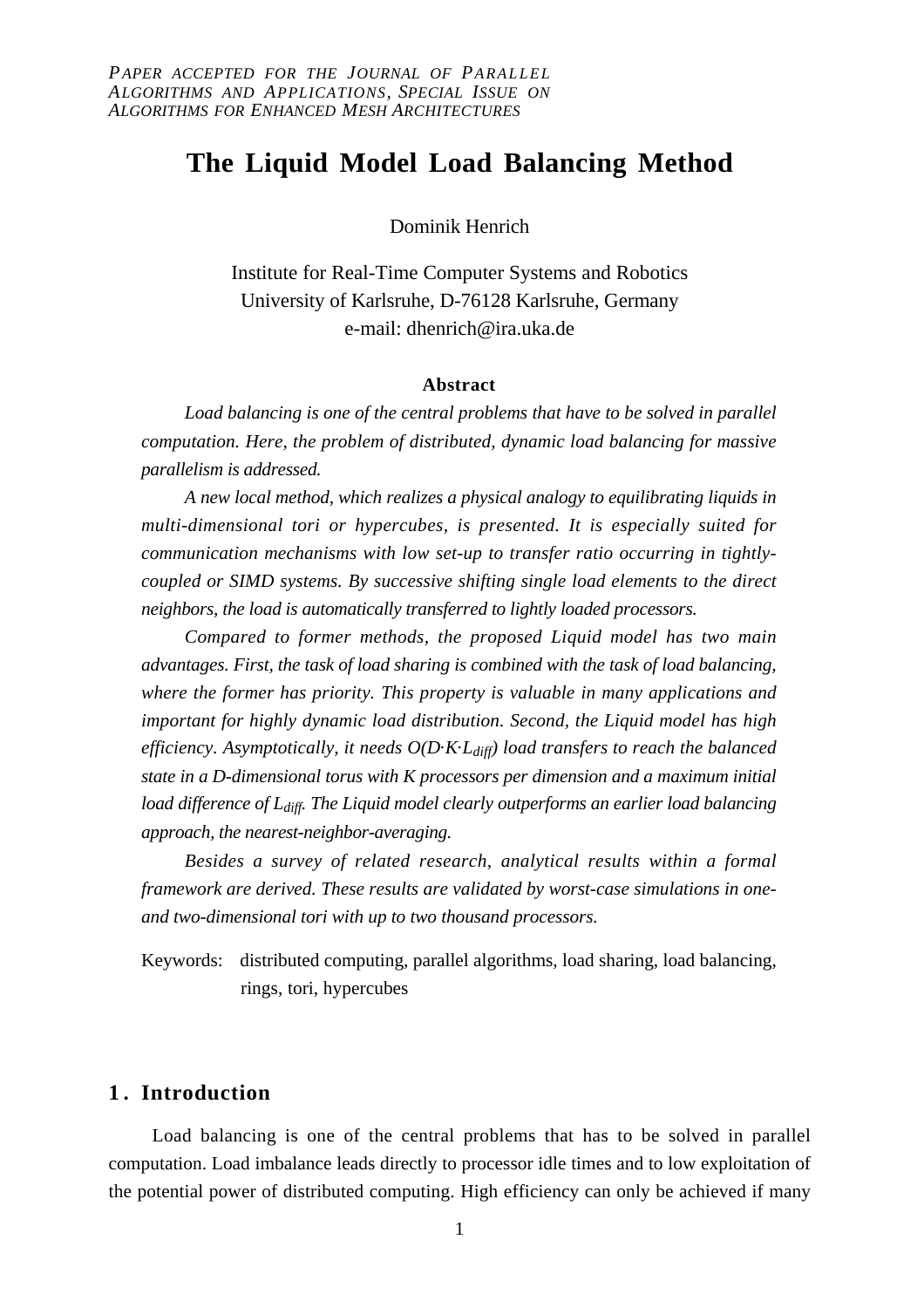processors are supplied with work and the computational load is evenly balanced among the processors. This problem can be divided in two distinct tasks, load balancing and load sharing. The easier task of *load sharing* is to supply each processor with at least some load. Thereby, the amount of processor load is of no interest as long as there is load at all. *Load balancing* is the task of equilibrating the load as evenly as possible. As a final goal, every processor should have the same amount of work.<sup>1</sup>

For both of these tasks, many approaches have already been studied. A general taxonomy of load balancing approaches is given in [Casavant88]. Because the number of processors in available parallel computing systems increases quickly, scalable algorithms are required. In centralized load balancing algorithms the scheduler forms an bottleneck. Thus, we concentrate on distributed approaches. Within this category of distributed algorithms, we additionally distinguish between global and local methods. With *global*2 load balancing one processor may transfer load (or load information) to any other processor in the system. This transfer of the load packages is done by sending them through a routing network. Several global distributed approaches with asynchronous communication are described, for example, in [Kumar91, Schabernack92].

The general drawback of global approaches to load balancing is that, with an increasing number of processors, the global communication of the load will slow down the algorithm. Thus, in the future, only local approaches seem applicable for massively parallel computers. In this paper, we concentrate on *local* distributed load balancing and load sharing methods, where only communication between a processor and its directly connected neighbors is allowed. Thus, the communication via several processors is not admissible.

For the load balancing process, we assume that the total work consists of single *load elements* that represent tasks to be processed. Because in many applications the size of the tasks is not known in advance, all the load elements are assumed to be of the same size. Thus, as a time measure in the load balancing algorithms, the transfer of one load element is appropriate and any compression of load is excluded. The number of communication set-ups transferring several load elements is not sufficient as time measure for tightly-coupled or SIMD systems, because the set-up is fast compared to the communication itself.

For the application process, we assume that the amount of load is increased and reduced dynamically in time by generating new tasks and finishing existing ones. Additionally, the development of load increase and reduction is not predictable, thus, future load distribution

<sup>&</sup>lt;sup>1</sup> The distinction between load sharing and load balancing may seem rather artificial because balanced load is also shared load, but it leads to a better insight of the algorithms and for some applications load sharing is sufficient.

<sup>2</sup> This interpretation differs from the one in [Casavant88]. There, *local* load balancing addresses the scheduling and dispatching of processes within a single processor, and *global* load balancing addresses the load distribution over the total multiprocessor system.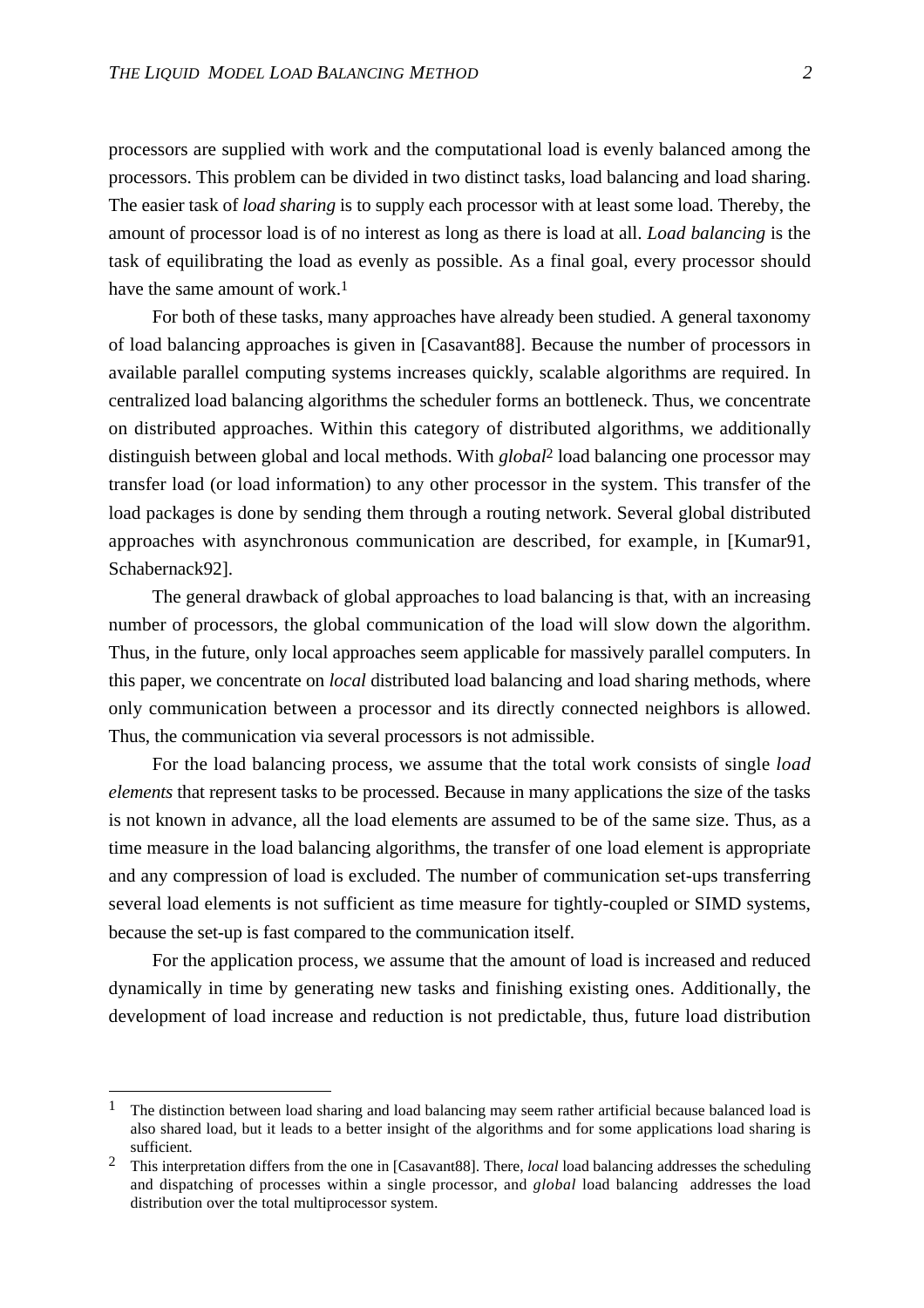cannot be foreseen. Such highly dynamic load distributions are given, for example, in search tree algorithms such as Branch-and-bound, A\*, IDA\*, etc.

In summary, the application algorithm with dynamic load balancing can be viewed as two interlaced, adversary processes, where the balanced state is unlikely to be reached. As consequence, an explicit termination criterion of the load balancing process can be omitted. Another consequence of dynamic load distribution is that aged load information is nearly worthless. The older the information the more likely has the load configuration changed in the meantime.

Here, we present and evaluate a new local load balancing approach. Former local load balancing approaches are reviewed and discussed in Section 2. Then, the new method is illustrated and a formal framework is set up in Section 3. Using this framework, the properties and the efficiency of the method are derived analytically in Section 4. These analytic results are supported by several simulation results in Section 5.

# **2 . Related Research**

In this section, we survey known local load balancing methods. These methods can be divided into three basic approaches: the diffusion method, the dimension exchange, and the nearest-neighbor-averaging. All three approaches have one property in common, the strict locality of control and communication. Nevertheless, each approach uses a different starting point. Finally, we briefly discuss semi-local approaches, which loosen the strict locality property.

## **2.1. Diffusion Approach**

The diffusion method is an iterative algorithm and especially suited for systems with direct communication networks. In every step, a fixed fraction of the load difference between two neighboring processors is exchanged. When these local operations are used, the load distribution converges to the global optimum. The efficiency of the diffusion method depends on a *diffusion parameter*  $\alpha$  which determines the size of the transferred load fraction.

For processor *i*, let the load  $L_i \in \mathbb{R}$  and a set of directly neighboring processors  $\Delta(i)$  be given. Thereby it is assumed that the load consists of very many and very small load elements, so that a continuous representation is admissible. By the diffusion method, a load  $\delta_i(j)$  is transferred from processor *i* to every neighbor  $j \in \Delta(i)$  with

$$
\delta_i(j) = \alpha (L_i - L_j), \text{ with } \alpha \in (0,1) \tag{1}
$$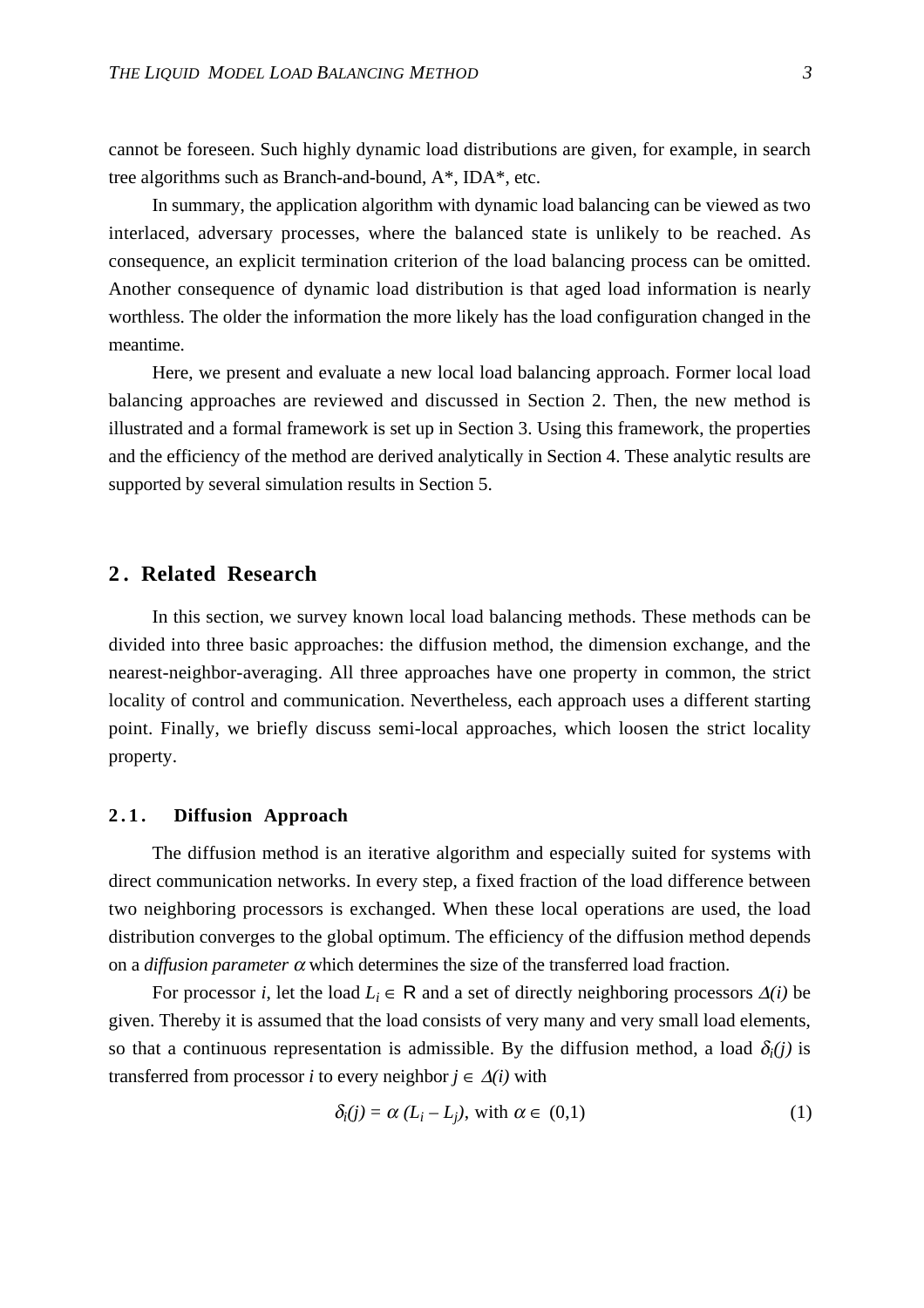With  $\delta_i(i)$  < 0, the load is transferred in the inverse direction. In this formulation, truncation errors are not considered. Every change of state of the processor load *Li* by synchronous load balancing can be described by the following transition equation:

$$
L_i(t+1) \quad := \quad L_i(t) \; + \; \sum_{j \in \Delta(i)} \delta_i(j) \tag{2}
$$

For a system with *P* processors and a total load of *L* that is distributed unevenly over the system, the processor load has to converge to *L/P* by the diffusion method. In [Cybenko89], this method is analyzed for the first time. Assuming a synchronous communication, necessary and sufficient conditions for the diffusion parameter are given to ensure convergence. Additionally, the optimal parameter for hypercubes is found, which enables the highest convergence rate of load balancing. In [Bertsekas89], the convergence for an asynchronous version of the diffusion method is shown, provided that the communication delay of a link has an upper bound.

Besides the necessary convergence itself, the rate of convergence is important. In [Boillat90], different convergence rates for several network topologies are given. In this analysis, only the number of communication set-ups is considered, but not the amount of transferred data. It is shown that in *D*-dimensional tori with  $K_i$  processing units in dimension *i*, the load configuration converges asymptotically to a balanced state with  $O(D \cdot max\{K_i\}^2)$  time. In *D*-dimensional binary hypercubes only  $O(D)$  steps are necessary. Additionally, the number of iterations necessary to reach a balanced state depends on the initial load configuration but this fact is not considered by the time measure used. In [Xu93], the optimal diffusion parameter for synchronous load balancing in *D*-dimensional tori with *K* processors per dimension is derived.

In [Kumar87] a variant of receiver-initiated diffusion approach named α-splitting is analyzed for unidirectional rings. When an *idle* processor with index  $i + 1$  demands processor *i* for work then the fraction  $(1 - \alpha) L_i$ , with  $0 < \alpha < 1$ , of the total load  $L_i$  is transferred to processor  $i + 1$ . The analysis shows, that for an increasing number *P* of processing units, an exponential time effort of  $\beta^P$ , with  $\beta = 1/(1 - \alpha)$ , is necessary asymptotically. The time effort is measured by the number of transfers, independent of the (continuous) amount of information transferred. The discrepancy to the results of the former paragraphs is due to the different initialization of load balancing.

For diffusion methods, various applications are possible. For example, the diffusion was used for branch-and-bound algorithms on Intel iPSC/2 in [Willebeek90] and on Transputer clusters with de-Bruijn and ring topologies in [Lüling92].

The main drawback of diffusion methods comes up in practice. In [Horton93], it is shown that in spite of proven convergence, global imbalance using local balancing operations can arise. This effect is due to the discrete realization of the continuous model. Necessary truncation errors may cause decreasing ramps with slope –1 that are not further equilibrated.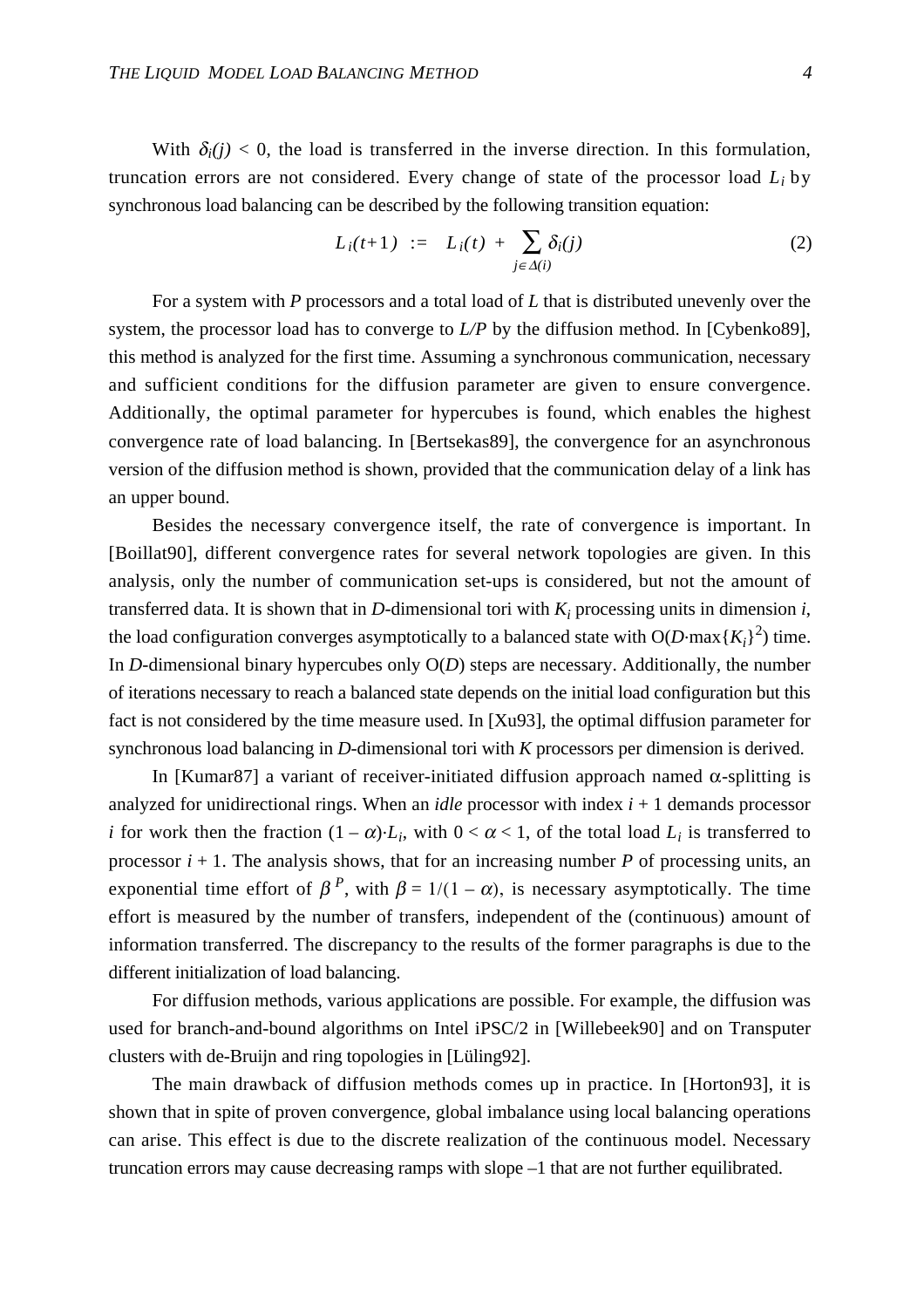# **2.2. Dimension Exchange**

The dimension exchange is a further local load balancing method. It is a synchronous approach where load balancing takes place successively in a single dimension. See [Willebeek93, Cybenko89, Dragon89]. In [Cybenko89], a dimension exchange for asynchronous multiprocessor systems with hypercube topology is presented, which needs log(*P*) steps with *P* processors. One load transfer includes the communication of multiple load elements. This approach is suited for problems with little dependency between the load elements (see [Fox89]).

Comparing dimension exchange and the diffusion method, each approach is well suited for different communication models. With the diffusion method, simultaneous communication with all direct neighbors is best. For the dimension exchange, one communication at a time is sufficient. In [Cybenko89], it is shown that the dimension exchange outperforms the diffusion method in hypercubes. This holds true for *k*-ary *n*-cubes too [Xu93].

## **2.3. Nearest-neighbor-averaging**

The nearest-neighbor-averaging (NNA) is a further, completely local load balancing method. The idea is to change the load of each processor such that it is equal to the mean load of the processor and its neighbors. Regarding the processor *i* and the set of its direct neighbors  $\Delta(i)$ , there is a mean load of  $\overline{L_i}(t) = (L_i(t) + \sum_{i \in \Delta(i)} L_i(t)) / (|\Delta(i)| + 1)$  at time *t*, where  $|\Delta(i)|$ stands for the number of neighbors. After one load balancing step, at time  $t + 1$ , the processor *i* should have a load of  $L_i(t)$ . As a transition equation for the load change, the following formula holds true:

$$
L_i(t+1) := \frac{1}{|\Delta(i)| + 1} \bigg( L_i(t) + \sum_{j \in \Delta(i)} L_j(t) \bigg) \tag{3}
$$

The NNA can be realized in two different ways. An asynchronous variant is described in [Willebeek93]. When a processor is highly loaded then it transfers a portion of its load to all deficient neighbors. The amount of transferred load is proportional to the difference of the mean load and the load of the neighbor. Let the deficiency of each neighboring processor  $j \in \Delta(i)$  for the processor *i* be given by  $h_j = \max\{0, \overline{L_i} - L_j\}$  and the total deficiency by  $H_i = \sum_{j \in \Delta(i)} h_j$ . Then, the asynchronous NNA performs a load transfer  $\delta_i(j)$  from processor *i* to each of its neighbors  $j \in \Delta(i)$  with

$$
\delta_i(j) = \left( \overline{L_i}(t) - L_i \right) \frac{h_j}{H_i} \tag{4}
$$

In the synchronous variant of NNA, the load of every processor is divided into  $|\Delta(i)| + 1$ portions of the same size. The processor itself and all of its neighbors receive one load portion. The execution of each load balancing step satisfies the transition equation in (3). Let the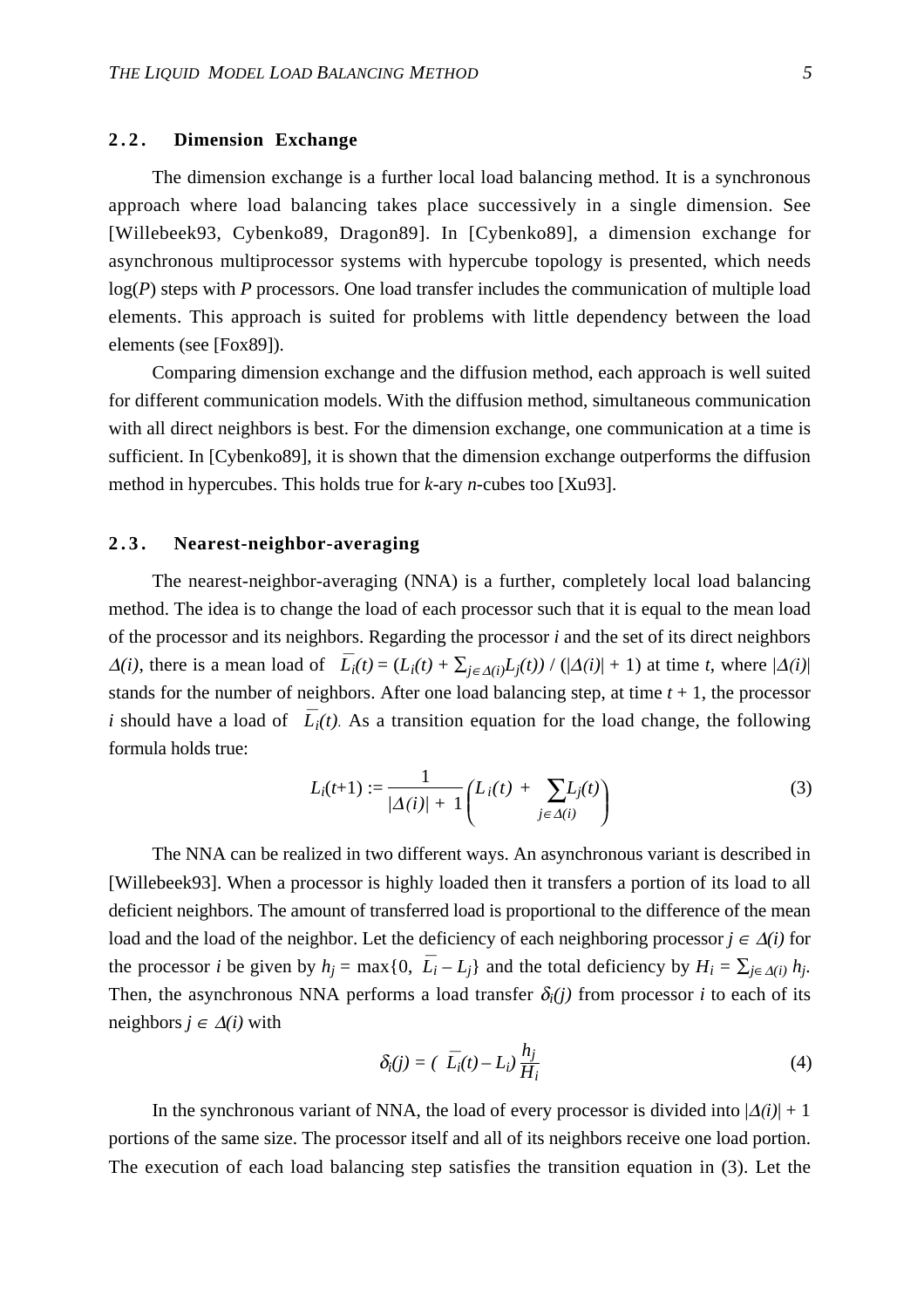processor *i* have a load *Li* and a set of neighbors ∆*(i)*. Then, by the synchronous NNA, a load transfer  $\delta_i$  from processor *i* to each of its neighbors  $j \in \Delta(i)$  is performed with<sup>3</sup>

$$
\delta_i = \frac{L_i}{|\Delta(i)| + 1} \tag{5}
$$

The synchronous NNA is analyzed in [Hong90] for binary hypercubes and in [Qian91] for general hypercubes. There, it is proven that the load balancing method converges and that the variation of the load has an upper bound.

When comparing NNA with the diffusion method in Section 2.1, the NNA can be recognized as a special case of the diffusion method. With a diffusion parameter  $\alpha = 1 / (|\Delta(i)| + 1)$  the transition equation of the diffusion method in (2) turns into the one of  $NNA$  in  $(3)$ .

#### **2 . 4 . Semi-local Load Balancing**

Besides the strictly local load balancing methods presented above, there are *semi-local* approaches. They have the requirement of locality being more or less loose in common. Nevertheless, these approaches cannot be fully allocated to global load balancing methods, and therefore are only briefly mentioned here.

A hierarchical and topological independent diffusion method for multiprocessor systems is presented in [Horton93]. Local load transfers are controlled based on global load distribution information. On the one hand, neighborhood relations between load elements can be fulfilled. On the other hand, each processor has to be supplied with sufficient load elements to transfer the required amount of load. To reach the equilibrated load state, O(log(*P*)) transfers with *P* processors are necessary. Thereby, one transfer includes the communication of several load elements.

The gradient model in [Lin87] is a receiver-initiated, topology-independent load balancing method for multiprocessor systems. A global potential field indicating the proximity of lightly loaded processors is successively approximated. The load packages migrate in the direction of the gradient from highly loaded to lightly loaded processors. Because of the load elements are migrating through several processing units and are not considered as additional load, the gradient model cannot be viewed as a strictly local approach. An application of the gradient model to domains with high, dynamic load changes, e.g., as tree search algorithms, is difficult because the approximation of the potential field ages quickly.

<sup>3</sup> The communication effort can be reduced down to the difference between the two opposed load transfers by previous exchange of load information.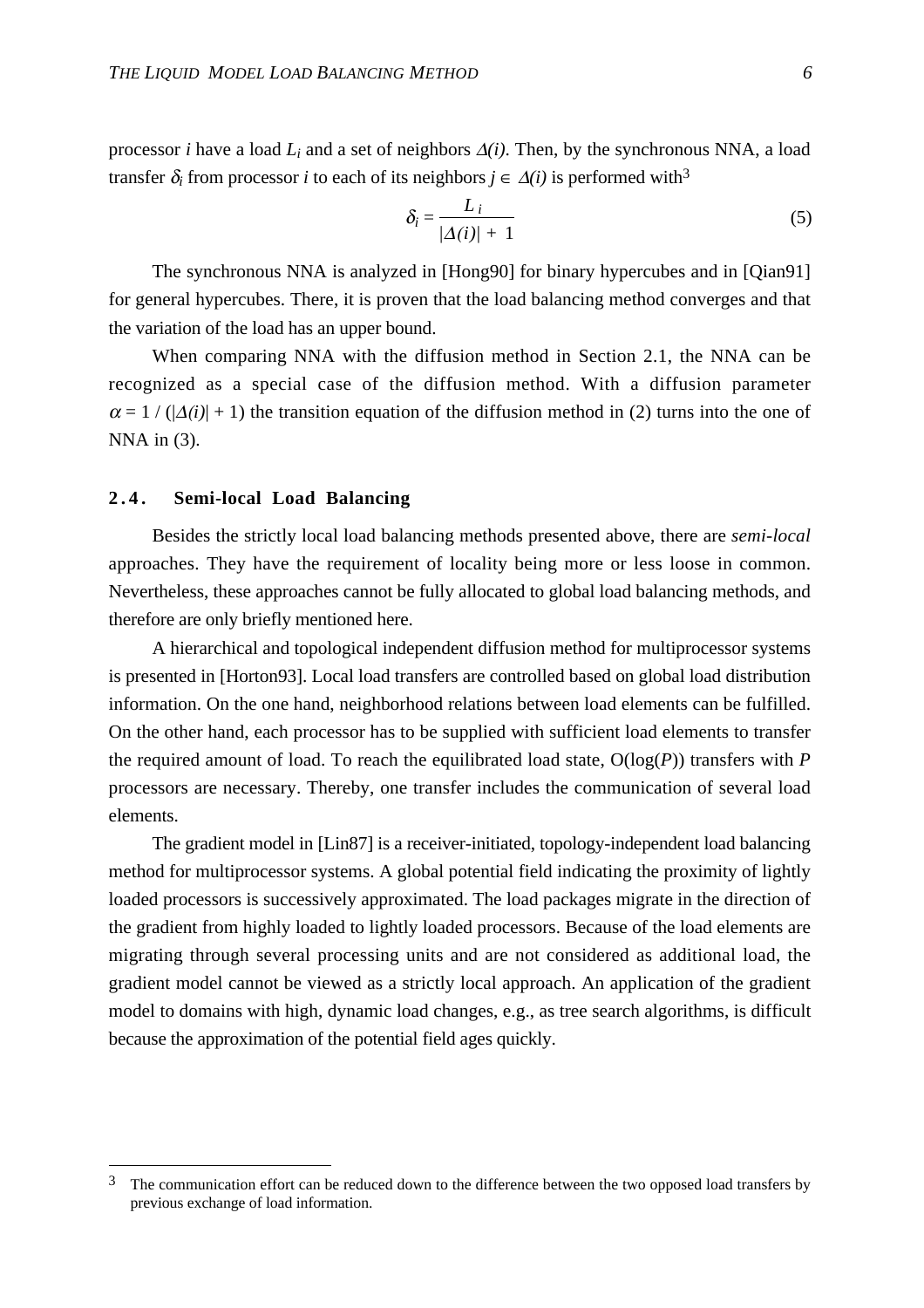#### **2.5 Conclusion**

All the presented local load balancing approaches have one disadvantage in common: They assume a continuous amount of processor load. Contrasting with that, for the most applications, a discrete representation of load is more adequate. Additionally, with massively parallel computers, one cannot turn to a continuous representation because the local processor memory is relatively small and, therefore, the number of load elements is limited. A continuous representation simplifies the analysis of the methods but it leads to the load imbalance mentioned in Section 2.1. Therefore, it is important to design load balancing mechanisms, which take this problem into account and, e.g., assume discrete load elements.

Many of the former local load balancing approaches can be reduced to the diffusion approach. Additionally, this is the only approach, which has been analysed to this extend so far. For several topologies, e.g. *K*-ary *D*-cubes, the NNA implements the optimal diffusion parameter. Thereby, the time effort grows asymptotically in a quadratic form, for an increasing network diameter. Because NNA represents the best known method analyzed so far, we will use it for comparisons in Section 5.

In the previous investigations of load balancing methods, the number of load transfers, i.e. communication set-ups, has been used as a time measure. For coarse-grained parallel computers, this is an appropriate measure, because the set-up time is huge compared to the transfer time itself. On the other hand, for the fine-grained massively parallel architectures, this ratio is inverse. To determine analytically the time effort on these machines, it is important to consider the amount of transferred information too. This amount is always greater than or equal to the number of transfers, because for communicating one information unit at least one set-up of the link is necessary. Thus, in the rest of the paper, we regard the communicated amount instead of the communication set-ups.

# **3 . The Liquid Model**

This section presents a new local load balancing method. The basic idea is illustrated using both a continuous and discrete view point. Then, we develop a formal definition of the model as a basis for our analysis. Finally, an example showing two basic properties is given.

#### **3.1. Illustration**

The proposed load balancing method implements a *Liquid model*. For this model, a flat box is filled with a homogeneous liquid. In the balanced state, the liquid has the same height at any place in the box. If one pours additional liquid into the box at an arbitrary location, the liquid equalizes itself such that the height is again the same everywhere. See Figure 1a for a simplified illustration.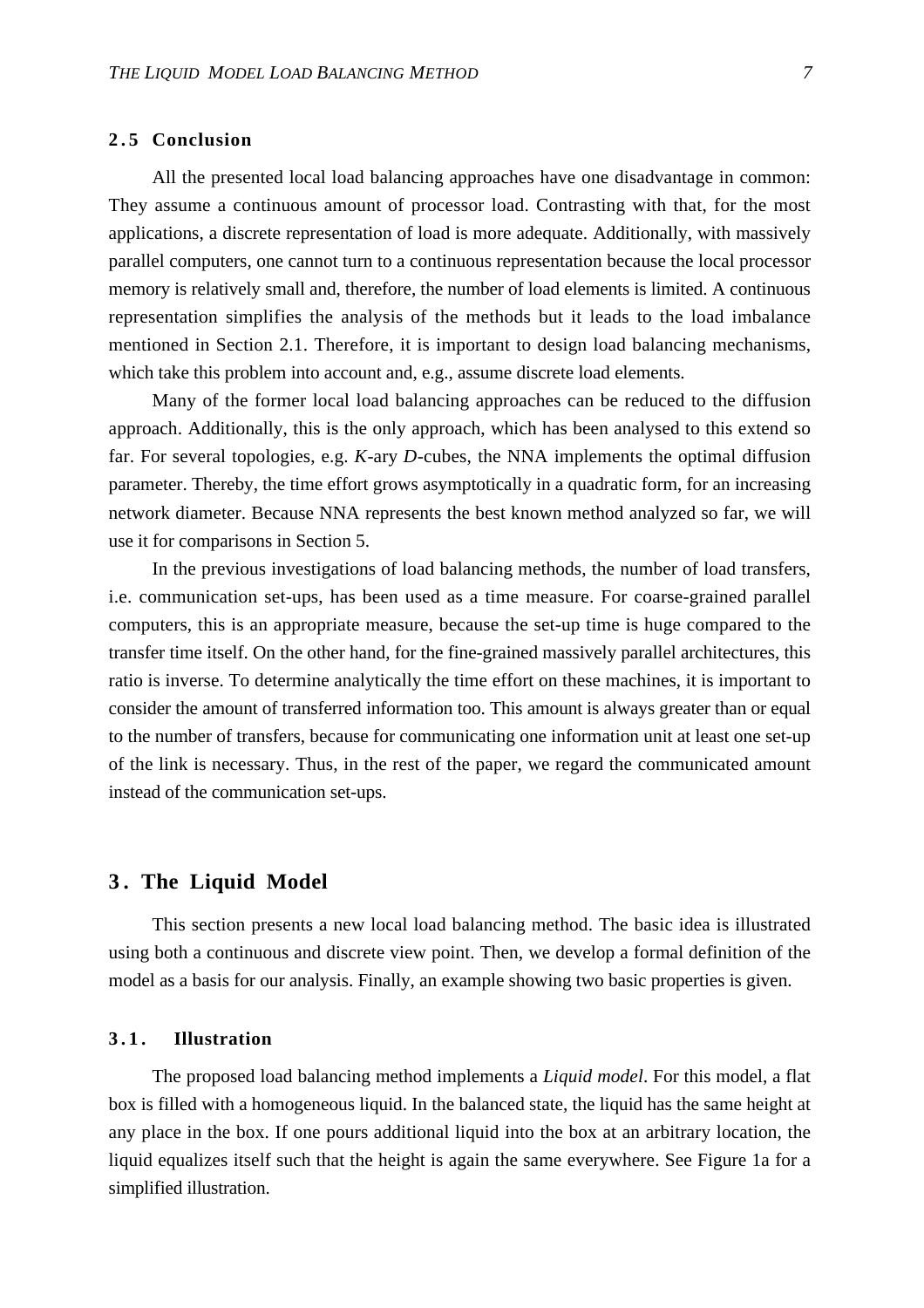

*Figure 1: The behaviour of the simplified Liquid model (a) and its discrete equivalent (b) when further liquid resp. load is added*

This equilibration happens by locally displacing the superfluous liquid to the neighborhood. By successive displacements, the liquid equalizes itself again. This global effect is achieved by a strictly local mechanism, because none of the additional liquid molecules will "jump" to locations with lacking liquid.

The discrete equivalent to the above continuous model is shown for the one-dimensional case in Figure 1b. This simplified physical effect can be used for load balancing. There, the geometry of the box is discretized and every interval corresponds to one processing unit. The liquid in the liquid model corresponds to the load in the load balancing process. The quantization of the liquid height is represented by elementary load units. For example, in a tree search algorithm, the nodes of the search tree that still have to be processed are the single load units.

If there is a heavy load at some location and a light load at another location, the load should be transferred from the former to the latter place. Global approaches would detect these locations and transfer the load directly by a communication network. Instead, with the Liquid model, the load is transferred implicitly. While there are processors with light loads, heavily loaded processors shift load elements to some of their neighbors and receive load elements from other neighbors. The lightly loaded processors only receive load elements but do not give any away. By successive shifting, the load is automatically transferred to the processors with low load. The approach taken here targets for both aims, load balancing and load sharing. These aims will not be reached in one step, but asymptotically by several load balancing iterations.

#### **3 . 2 . Formal Model**

For a precise description of the liquid model load balancing method and for the formulation of analytical statements about the algorithm, the above presented idea is now formalized. With regard to that, we assume a general cyclic mesh structure (torus) as the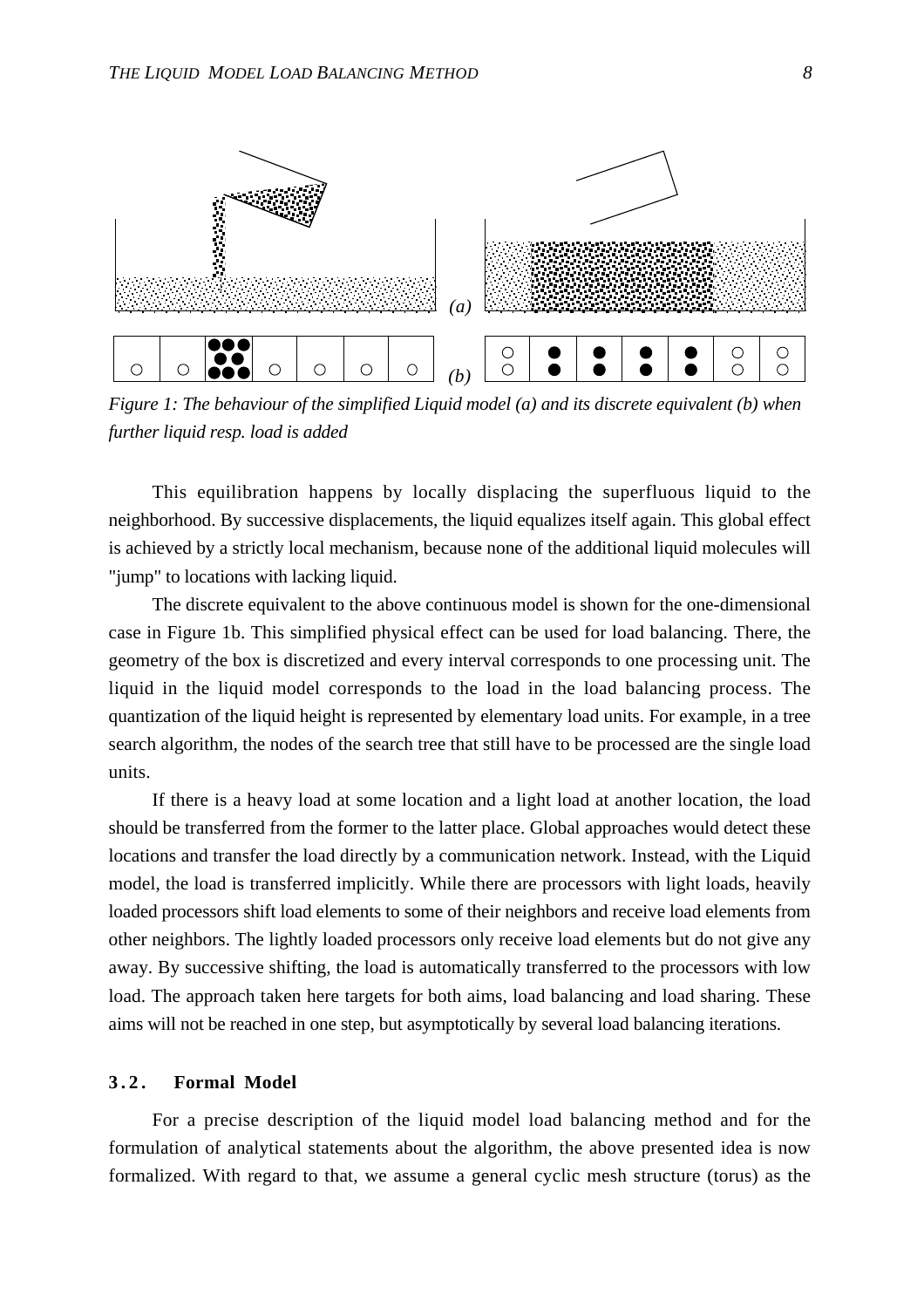communication network of the processing units. This structure is a general topology, which is used, e.g., in Paragon or MasPar computers. The main advantages are that it can easily be scaled in the number of processors and that it is easy to implement.

Given is a *D*-dimensional, symmetric<sup>4</sup> torus with  $P = K^D$  processing elements, for a fixed  $K \in \mathbb{N}^+$ . The processor  $P_i$  has a unique identity *i*, which results from the (cyclic) coordinates of the torus and is given by the *D*-dimensional vector  $i = (i_1, ..., i_D)$ . The set of all admissible identifiers of the processing elements is given by the index set

$$
I := \{(i_1, ..., i_D) \mid i_j \in \{0, ..., K-1\} \text{ and } j = 1, ..., D\}
$$
 (6)

For simplification the indices are taken (mod *K*), which means  $P_i$  stands for  $P_i$  mod *K*. The access to solely one dimension *d* is enabled by the vector  $1_d$  that consists of a 1 in the *d*-th position and in all other positions 0.

The processor system is inspected only at discrete points in time  $t \in N$ . Thus, we regard a series of successive system states. At every arbitrary point of time  $t \in N$ , the load of processor  $P_i$  is denoted by  $L_i(t) \in \mathbb{N}$ . In the rest of the paper, the unique time parameter can be omitted, and the load states refer to the time *t*, i.e., *Li* stands for *Li(t)*.

The change of load states is accomplished by shifting elementary load units between neighboring processors. The Boolean function  $C_{i,d}(t)$  controls the shift of load elements. If for one processing unit *i* the condition  $C_{i,d}(t)$  holds true, then it shifts one load element to its neighbour in dimension *d*. The function  $C_{i,d}(t)$  represents one of the six conditions C0 to C5 in Table 1. It evaluates the selected condition for the processing element *i* (respectively for its load *Li*) at time *t*. Thereby, the one-dimensional condition is applied in the direction of dimension *d*. Thus, the scalar operations within the conditions refer only to the *d*-th component of the *D*dimensional vector. For example  $CS_{i,d}(t)$  stands for  $L_i > 0 \land L(i_1,...,i_D) \ge L(i_1,...,i_d+1,...,i_D)$ .

The conditions C0 and C1 use load information  $L_i$  of only the processor *i*. Condition C1 and its extension in C2 guarantee that none of the busy processors become idle due to shifting load elements. Conditions C2 through C5 additionally use load information of the preceding neighbor *Li–*<sup>1</sup>*<sup>d</sup>* or succeeding neighbor *Li+*<sup>1</sup>*<sup>d</sup>* . By each of these conditions an extra mechanism for load balancing in the frame of the Liquid model is implemented. Because each processing unit uses the same mechanism, the rules C0 to C5 are never working together.

As one load balancing step of the Liquid model, the change of state from time *t* to time *t* + 1 is regarded. Such a load balancing step consists of several substeps. Therefore, the load state  $L_i$  of all processors  $i \in I$  is changed synchronously in every dimension  $d = 1, ..., D$ . Instead of viewing the explicit transfer of the load, here, we regard the resulting effect. The state change of load depends only on the direct neighbors within one dimension. With that, a definition of load balancing relying only on these shift conditions can be established.

<sup>4</sup> A symmetric torus consists of an identical amount of elements (processors) in every dimension. This symmetry is no precondition of the Liquid Model, but it simplifies the description.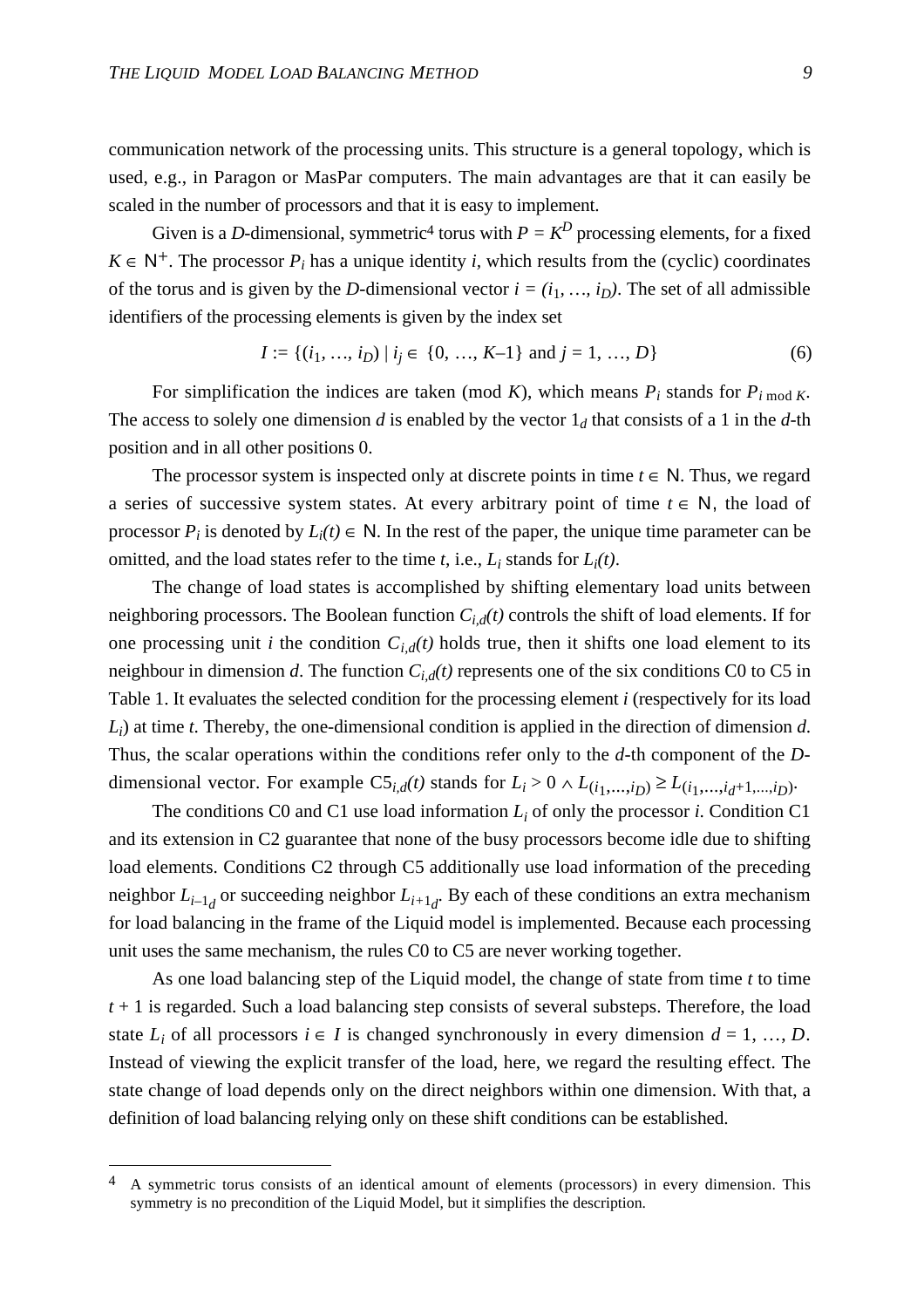|        | $C_{i,d} \Leftrightarrow$      | "Processor P <sub>i</sub> shifts one load element to P <sub>i+1</sub> <sup>"</sup> $\Leftrightarrow$                          |
|--------|--------------------------------|-------------------------------------------------------------------------------------------------------------------------------|
| CO:    | $L_i > 0$                      | $P_i$ has load elements to be transferred"                                                                                    |
| Cl:    | $L_i > 1$                      | $P_i$ is not idle after giving away one load element"                                                                         |
| $C2$ : | $C1 \vee [(L_i = 1) \wedge$    | $P_i$ is not idle after giving away one load element or                                                                       |
|        | $(L_{i-1,d} > 1)]$             | receives one load element from $P_{i-1}$                                                                                      |
| C3:    | $C1 \wedge L_i \geq L_{i+1,d}$ | " $P_i$ is not idle after giving away one load element and $P_{i+1}$                                                          |
|        |                                | has not more load"                                                                                                            |
| $C4$ : | $C2 \wedge L_i \geq L_{i+1}$   | $P_i$ is not idle after giving away one load element or<br>receives one load element from $P_{i-1,d}$ and $P_{i+1,d}$ has not |
|        |                                | more load"                                                                                                                    |
| $C5$ : | $C0 \wedge L_i \geq L_{i+1}$   | " $P_i$ has load elements to be transferred and $P_{i+1}$ has not                                                             |
|        |                                | more load"                                                                                                                    |

*Table 1: Formal and verbal description of different instances (C0 to C5) of shift condition Ci,d, which indicates dependent on the load Li whether processor Pi should shift one load element to its neighbour in dimension d*

## **Definition 1: (Liquid model)**

*A change of state*  $L_i(t) \to L_i(t+1)$ *, with*  $i \in I$ *, is called Liquid model load balancing (LM-C, with condition C in Table 1), if and only if in every dimension*  $d = 1, ..., D$  *the following equation is applied successively:*

$$
L_i(t+1) := \begin{cases} L_i(t) + 1, & \text{if } C_{i-1,d}(t) \wedge \neg C_{i,d}(t) \\ L_i(t) - 1, & \text{if } \neg C_{i-1,d}(t) \wedge C_{i,d}(t) \\ L_i(t), & \text{otherwise} \end{cases}
$$

In Table 2, the mechanism of load transfers depending on the shift condition is illustrated. For each possible evaluation of the shift condition of two neighbouring processors, the resulting load transfers are given. The shift of load elements results by itself in a change of load. This change of load serves in Definition 1 as basis to formulate the Liquid model load balancing method.

By the above definition, the elementary step of iterative load balancing following the Liquid model is stated. Now, the question for the aim and the termination of the load balancing arises. The goal of every load distribution method, when aiming to balance the load configuration, is to obtain the balanced state in as few as possible state changes  $t \to t + 1$ starting from any arbitrary load distribution *Li*. In the final balanced state, every processor load should have reached about the mean load of the total system. This balanced load configuration can be defined by the maximum difference between two processors as follows.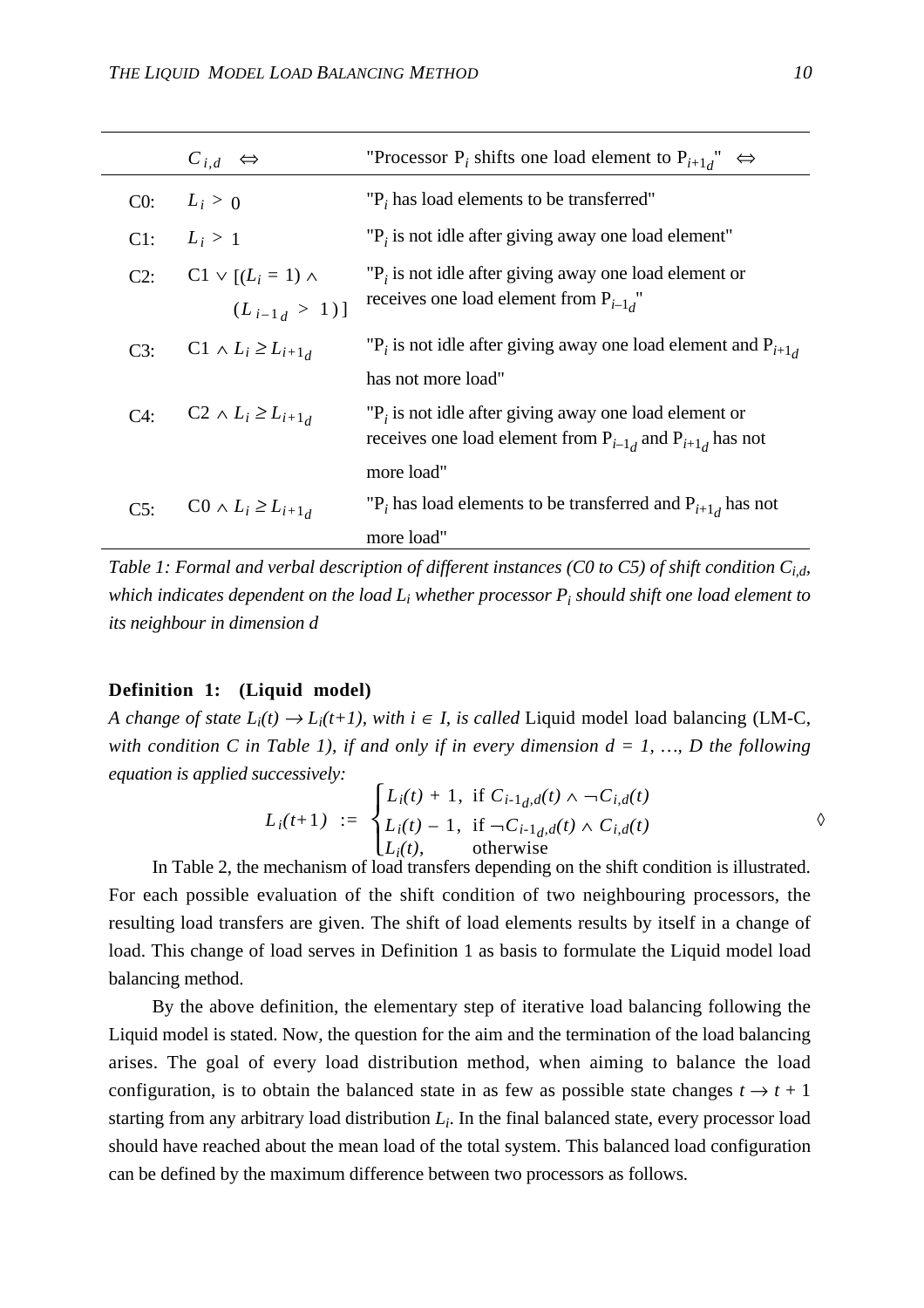| Processor:       | $P_{i-1_d}$           | $P_i$                    |  |
|------------------|-----------------------|--------------------------|--|
| Shift condition: | $C_{i,d}(t)$ = False  | $C_{i,d}(t)$ = False     |  |
| Shift of load:   |                       |                          |  |
| State change:    |                       | $L_i(t+1) := L_i(t)$     |  |
| Shift condition: | $C_{i,d}(t)$ = False  | $C_{i,d}(t)$ = True      |  |
| Shift of load:   |                       |                          |  |
| State change:    |                       | $L_i(t+1) := L_i(t) - 1$ |  |
| Shift condition: | $C_{i,d}(t)$ = True   | $C_{i,d}(t)$ = False     |  |
| Shift of load:   | $\bullet \rightarrow$ |                          |  |
| State change:    |                       | $L_i(t+1) := L_i(t) + 1$ |  |
| Shift condition: | $C_{i,d}(t)$ = True   | $C_{i,d}(t)$ = True      |  |
| Shift of load:   | $\bullet \rightarrow$ |                          |  |
| State change:    |                       | $L_i(t+1) := L_i(t)$     |  |

Table 2: Load balancing following the Liquid model for processor  $P_i$  with its predecessor  $P_{i\!-\!1_d}$ *The shift of load elements depends on the Boolean evaluation of the shift condition Ci,d, which indicates by itself the load change of processor Pi .*

#### **Definition 2: (Balancing)**

*A load configuration L<sub>i</sub>, with i ∈ I, in a D-dimensional torus is called balanced, if and only if for all*  $i \in I$  *the following condition holds true:* 

$$
|L_i - L_j| \le D, \text{ for all } i, j \in I
$$

The above definition serves as a formal termination criterion of the load balancing method, which is necessary for the analysis in Section 4. As long as the condition for a balanced load configuration is not fulfilled, a successive application of single balancing steps is necessary. As a load shifting operation, a procedure Transfer\_Load( $P_i$ ,  $P_{i+1}$ ) is assumed, which transfers one load unit from processor  $P_i$  to processor  $P_{i+1}$ . With that, we obtain the following imperative formulation of the load balancing method of Definition 1.

```
Algorithm 1: (Liquid model load balancing)
while (|L_i - \overline{L_i}| > 1) do
       for d = 1, ..., D do
              for all processors P_i, i \in I, do in parallel
                     if C_{i,d} then
                           Transfer_Load(P_i, P_{i+1}<sub>d</sub>);
                           \mu^* L_i := L_i - 1 and L_{i+1,i} := L_{i+1,i} + 1 */
              end;
       end;
end;
```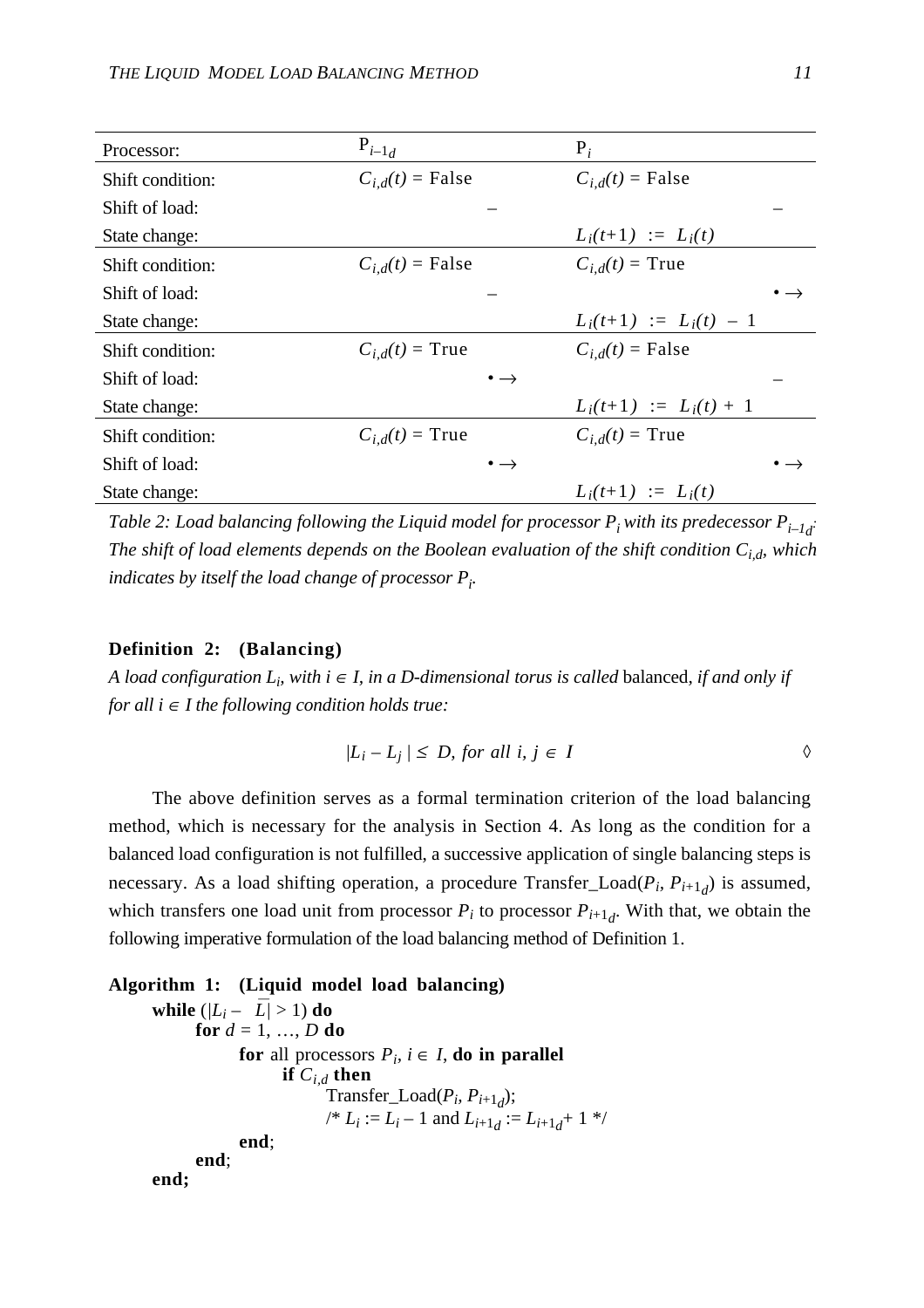

*Figure 2: Example of a single load balancing step by the Liquid model with shift condition C5 in a ring of eight processors P(1) through P(8) (black arrows: real load transfer, grey arrows: "virtually" transferred load). The load configurations are depicted as processors with load elements on the left and as function graph of the load Li depending on the processor P*i *on the right.*

When integrating the Liquid model load balancing method in a given application algorithm, the formal termination criterion is not checked. To do so, global information about the system state had to be computed, which reduces the scalability of the algorithm. Without termination criterion, the load balancing mechanism will not terminate by itself. On the other hand, this property is not necessary, because the application algorithm and the load balancing proceed concurrently. Thus, the termination of the load balancing mechanism is guaranteed by the application.

#### **3.3. Example**

An example for one single Liquid model step in a ring topology is given in Figure 2. Thereby, every processing unit shifts one load element to its neighbor on the right iff condition C5 holds, i.e., if a processor has load elements and its load is greater than or equal to the load of its neighbour. Additionally, the processors shift the load elements in the same direction that is given by the indices (here, to the right). In (a), the initial configuration is shown and the future shifts are indicated by arrows. In (b), the resulting configuration after the shift operation is given. the arrows indicate the "virtually" transferred load elements. (A formal definition of the virtual load transfer is given in Section 4.)

Two effects of the Liquid model can be seen from this example. In the left processor group,  $P_{(0)}$  through  $P_{(4)}$ , a global transfer by local shifts is performed. Additionally, in the right processor group,  $P_{(5)}$  through  $P_{(7)}$ , the load is balanced.

There are two main differences between the Liquid model and the former load balancing methods in Section 2. First, with the former methods, none of these global effects are possible by shifting load elements locally. This is because if the load of three neighbors is already balanced, then no load elements will pass this triplet in one step. Therefore, this balanced triplet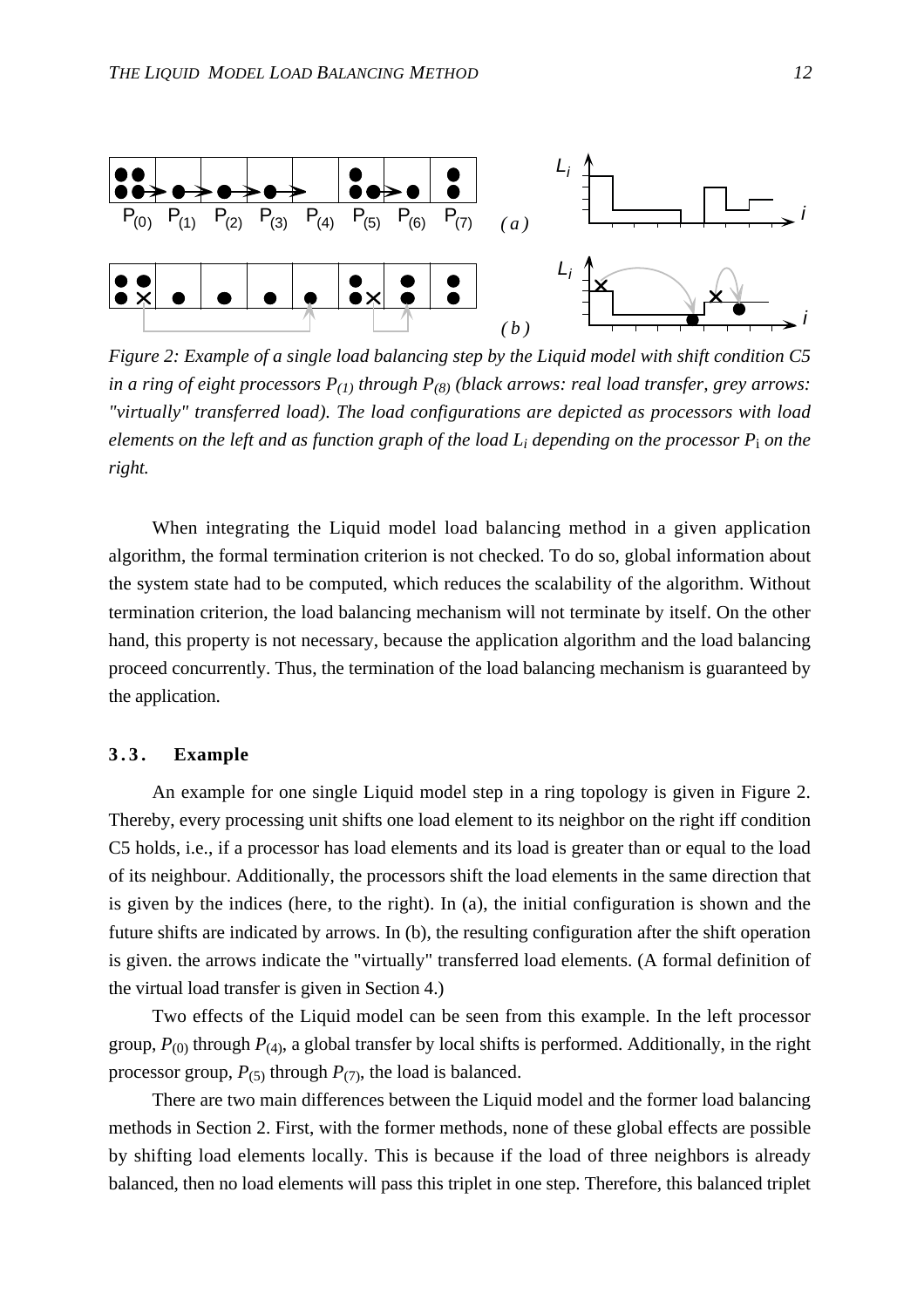forms a burden for a (virtual) load transfer. Second, the former methods achieve load sharing only as a side effect of balancing the load. This contrasts with the Liquid model, where load is shared among the processors in the first place, and after that, load balancing takes place. We will investigate the second effect in greater detail in the following section.

## **4. Analysis**

In this section, we use the framework of the last section to achieve three basic statements about the Liquid model. The statements refer to global effects by local operations, to the convergence to an equilibrated load distribution, and to the high efficiency of the algorithm. In the following, both statements are derived formally only for condition C5, because it results in the most efficient variant (see Section 5). The other conditions C3 through C4 can be treated in the similar way.

One representative of global effects has already been illustrated for LM-C5 in Figure 2.5 The virtual load transfers occur in the shift direction (here, to the right). The precondition for that effect is a series of processors that have exactly one elementary load, some processors to the right being idle. Another general representative of global effects is the virtual load transfer in the inverse shift direction. Thereby, the load of some processor is reduced by one element and of another processor, with a smaller index, increased. The load of the intermediate processors remains unchanged. The latter effect is explained more precisely in the following definition (see also examples in Figure 3).

#### **Definition 3: (Virtual load transfer)**

*Given are two processors*  $P_x$  *and*  $P_y$ *, with*  $x, y \in I$  *and within a dimension d, i.e., there exists a*  $k ∈ N^+$  with  $y = x + k \cdot 1_d$ . A change of a given load configuration  $L_i(t)$ , with  $i ∈ I$ , is called a virtual load transfer *between processors*  $P_x$  and  $P_y$ , if  $L_x(t+1) = L_x(t) + 1$  and  $L_y(t+1) =$  $L_y(t) - 1$  *under the condition that, for all i* =  $x+1_d$ , …,  $y-1_d$   $L_i(t+1) = L_i(t)$  *holds.*  $\Diamond$ 

Besides global effects by the load balancing method, global structures can be observed in the load configuration itself. Because the load balancing method considers multiple dimensions one by one, only one-dimensional structures are of interest. A typical structure is given by the strongly monotone ascent of the processor load in the shift direction. Such load ascents with maximum length are called ramps in the following definition (see also examples in Figure 3).

<sup>5</sup> An detailed example is given in Table 3.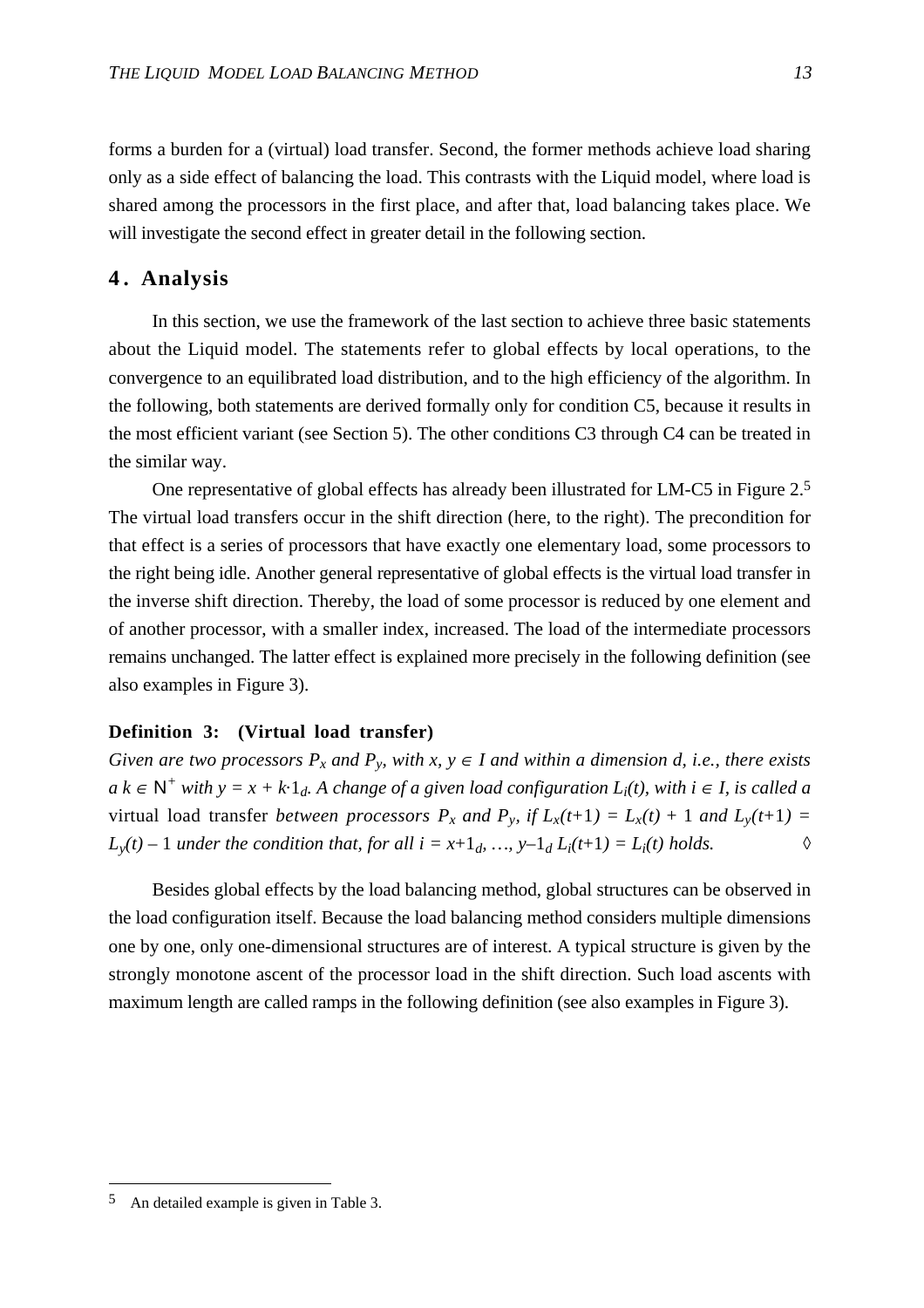

*Figure 3: Different shapes of ramps in one-dimensional load configurations and the resulting virtual load transfers by LM-C5 in a one-dimensional ring.*

# **Definition 4: (Ramps)**

*The load configuration between two processors*  $P_x$  and  $P_y$ , with  $x, y \in I$  and within *dimension d, forms a* ramp *if the following four conditions hold true:*

(1) there exists a 
$$
k \in \mathbb{N}^+
$$
 with  $y = x + k \cdot 1_d$  and

- (2) *for all i = x, x*+1*d, ..., y*-1*d holds L<sub>i</sub> < L<sub>i+1<i>d*</sub> and
- *(3)*  $L_{x-1} \ge L_x$  and

$$
(4) \qquad L_{y+1_d} \le L_y \qquad \qquad \Diamond
$$

In Figure 3, a series of examples for ramps in one-dimensional load configurations is depicted. There, processor load *Li* is plotted against the processor index *i*. The shift direction is to the right. In the upper row, the slope of the ramps decreases from the left to the right example. In the lower row, special cases with smallest-possible ramps in a load plateau are shown (left: jump, mid: maximum, right: minimum). Additional arrows in the figure indicate the virtual load transfers. The relationship between ramps and virtual load transfers is stated in the following theorem.6

In this and the following theorems, a load configuration is assumed, where all processors have at least one load element  $(L_i > 0$ , with  $i \in I$ ), i.e., the goal of load sharing has already been reached. This assumption is not critical, because all processors are supplied with load elements by the Liquid model in a very short time  $(in O(D K)$  steps).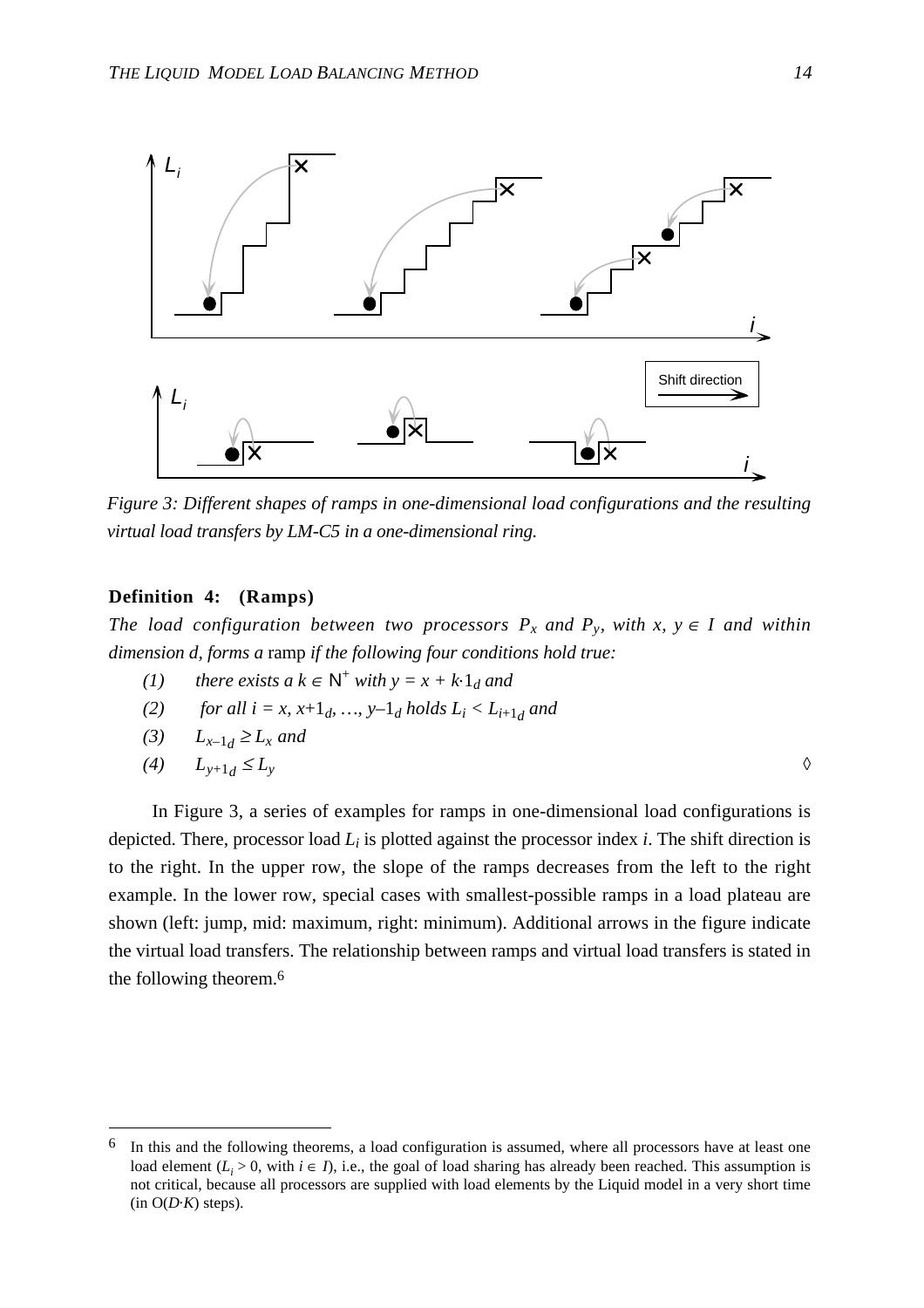#### **Theorem 1: (Global effects)**

*Let*  $L_i(t) > 0$ , with  $i \in I$ . A virtual load transfer between processors  $P_x$  and  $P_y$ , with  $x, y \in I$ , *can be observed after one load balancing step by LM-C5 if the load configuration between these two processors forms a ramp.*

*Proof:* The condition (1) of Definition 4 guarantees the order of the processors  $P_x$  and  $P_y$ , which is required by Definition 3. From conditions (2) and (3) and Definition 1 follows that  $P_x$ receives an additional load element from  $P_{x-1_d}$  but does not shift any to  $P_{x+1_d}$ , i.e., after one load balancing step, processor  $P_x$  has one more element and  $L_x(t+1) = L_x(t) + 1$  holds. From conditions (4) and (2), it follows analogously that  $P_y$  shifts one load element to  $P_{y+1_d}$  but does not receive any from  $P_{y-1_d}$ , i.e., after one load balancing step, processor  $P_y$  has one element less and  $L_y(t+1) = L_y(t) - 1$  holds. For all processors  $P_j$  with  $j = x+1_d, ..., y-1_d$ , it follows from condition (2) with  $i = j$ , that  $P_j$  does not give away any load, and from condition (2) with  $i = j-1<sub>d</sub>$ , that  $P<sub>j</sub>$  does not receive any load. With that, the load state of processor  $P<sub>j</sub>$  is unchanged and  $L_i(t+1) = L_i(t)$  holds after one load balancing step. Now all the requirements of Definition 3 are fulfilled.  $\Diamond$ 

A basic precondition for the efficiency of the load balancing method is that the quality of the load configuration does not worsen by applying load balancing. With LM-C5, this conservative behavior can be guaranteed. The reason is that the maximum or the minimum of the load is not increased or decreased, respectively. The following lemma proves this statement.

#### **Lemma 1: (Conservativity)**

*After the application of one load balancing step by LM-C5 to a load configuration Li(t), with i* ∈ *I* and  $L_{max}(t) = max\{L_i(t) \mid i \in I\}$  with  $L_{min}(t) = min\{L_i(t) \mid i \in I\}$  respectively, it holds:  $L_{max}(t + 1) \le L_{max}(t)$  and  $L_{min}(t + 1) \ge L_{min}(t)$ .

*Proof*. Initially, we consider only a partial step in dimension *d*. By the last two cases of the state transition by LM in Definition 1, the load state of a processor cannot be increased. The first state change  $L_i(t+1) := L_i(t) + 1$  is performed if  $C_{i,d}(t) \wedge \neg C_{i+1,d}(t)$  holds true. With C5 as a condition, this is equivalent to  $L_{i-1,d}(t) \ge L_i(t) \wedge L_i(t) < L_{i+1,d}(t)$ . Thus, processor  $P_i$  has no more load than its neighbor  $P_{i+1,d}$  after one partial load balance step in dimension *d*. With minimal load the argumentation is analogous. Because the partial steps in all dimensions are executed successively, their combination to one full load balancing step does not increase or decrease any maxima or minima, respectively.  $\Diamond$ 

Besides the conservativity referring to the load configuration, the load balancing method additionally has to improve the distribution of the load. For iterative methods, this requires an improvement within a fixed number of iterations. Otherwise, the efficiency cannot be guaranteed. For LM-C5, this improvement can be observed at all left maximum positions or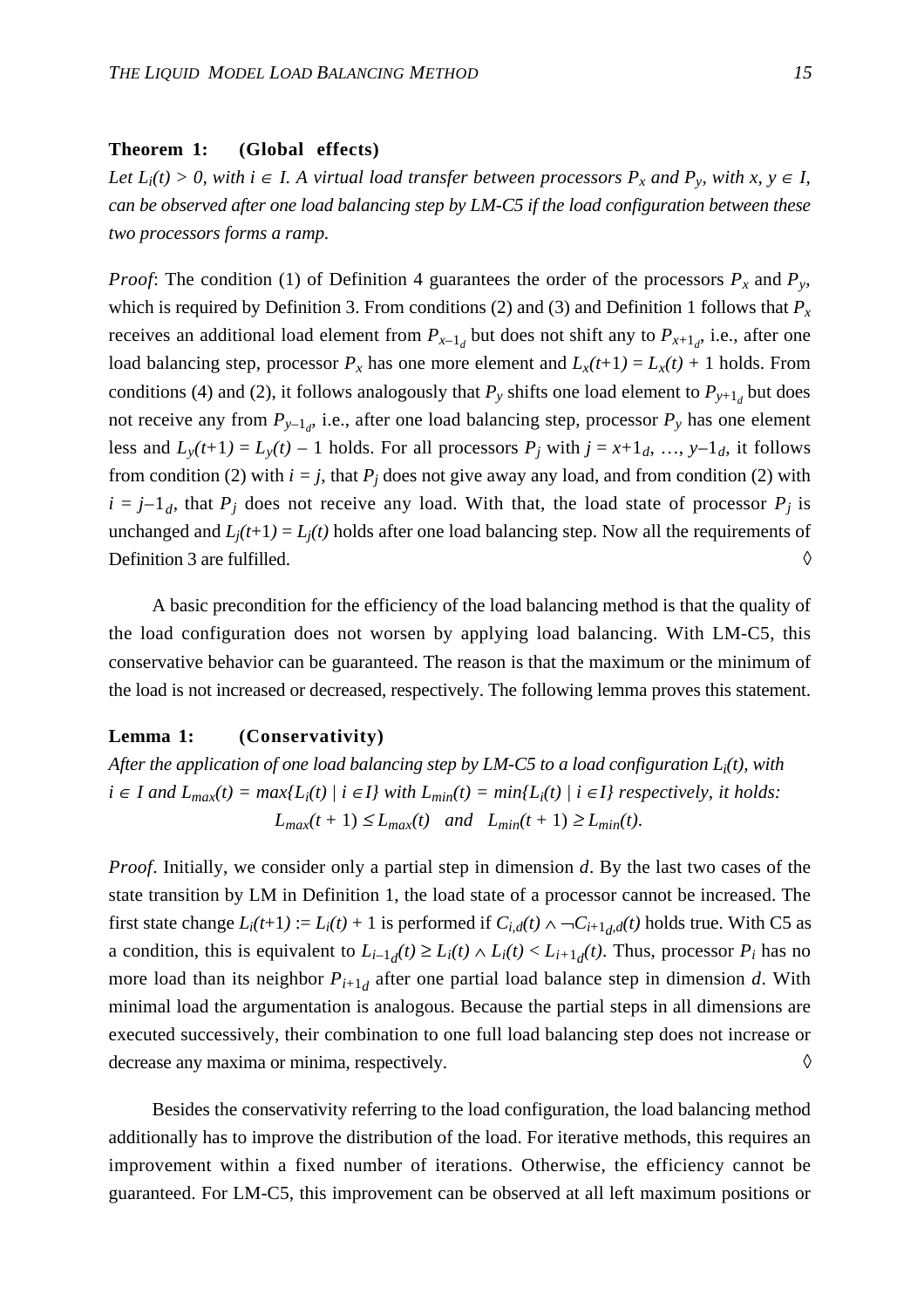right minimum positions in load plateaux or valleys, respectively. At these positions, the behavior is symmetrical, thus we regard only a left, global maximum position. The application of a load balancing step can have two alternative consequences. Either the value in the maximum position is reduced (see upper row in Figure 3), (because no other extreme positions can arise spontaneously, the total number of maximum positions has been decreased), or the maximum position has moved for one processor in the inverse shift direction (see lower row of Figure 3). In the following lemma, the two alternatives of improvement are derived.

## **Lemma 2: (Improvement)**

*Given is a non-balanced load configuration*  $L_i > 0$ , with  $i \in I$  and  $L_{max} = max\{L_i \mid i \in I\}$ . *After a load balancing step using LM-C5, every maximum position*  $m \in I$  *at the left end of a plateau* ( $L_m(t) = L_{max}(t)$  *and*  $L_{m-1,d}(t) < L_{max}(t)$ , *for one d) is either:* 

- *(1) reduced in its value for one load unit:*  $L_m(t+1) = L_{max}(t) - 1$  and  $L_{m-1,d}(t+1) < L_{max}(t)$  or
- *(2) moved left for one processor element:*  $L_m(t+1) = L_{max}(t) - 1$  and  $L_{m-1,d}(t+1) = L_{max}(t)$

*Proof.* Because the load configuration  $L_i(t)$  is not balanced, there always exist a dimension *d* and an index  $m \in I$  with  $L_m = L_{\text{max}}$  and  $L_{m-1,d} < L_m$ . With that,  $P_m$  forms the upper (right) end of a ramp of Definition 4. Let  $P_n$ , be the corresponding lower (left) end. Thus,  $L_m - L_n$ indicates the load difference of the ramp.

*Case 1.* If  $L_{m-2,1}$   $\lt l_{m-1,d}$  or  $L_{m-1,d}$  + 1  $\lt L_m$  holds, then the load difference is greater than one. According to Theorem 1, one load element has been transferred virtually from *Pm* to *Pn* after one load balancing step. Because  $L_m(t+1) = L_m(t) - 1$  holds,  $L_m$  is no longer as high as the previous maximum height, i.e.,  $L_m(t+1) < L_{\text{max}}(t)$ . Because the load difference is grater than one, no other global maximum at the lower end of the ramp can arise and, thus, condition (1) is satisfied.

*Case 2*: Let  $L_{m-2,1} \ge L_{m-1,d}$  and  $L_{m-1,d}+1 = L_m$ . The direct neighboring processor  $P_{m-1,d}$ forms the left end of a ramp and the load difference of the ramp is equal to one. According to Theorem 1, the maximum position  $P_m$  is virtually transferred to  $P_{m-1}$  with  $L_m(t+1) = L_m(t)$ 

1. Because of the small load difference, a new global maximum position arises at  $P_{m-1,d}$  after the load transfer, i.e.,  $L_{m-1,d}(t+1) = L_{\text{max}}(t)$ . The former maximum position of  $P_m$  has moved left to  $P_{m-1,d}$  and condition (2) is satisfied.

In Case 2 of the lemma, the extreme value positions cannot be reduced because there is a load difference of only one element in the ramp. E.g., if a ring of processors with a load ramp of height one is part of a two-dimensional torus, then a orthogonal ring may have such a ramp, too. Thus, the number of total load difference in the torus is increased by one. If we regard higher-dimensional topologies then the total load difference, which will not necessarily be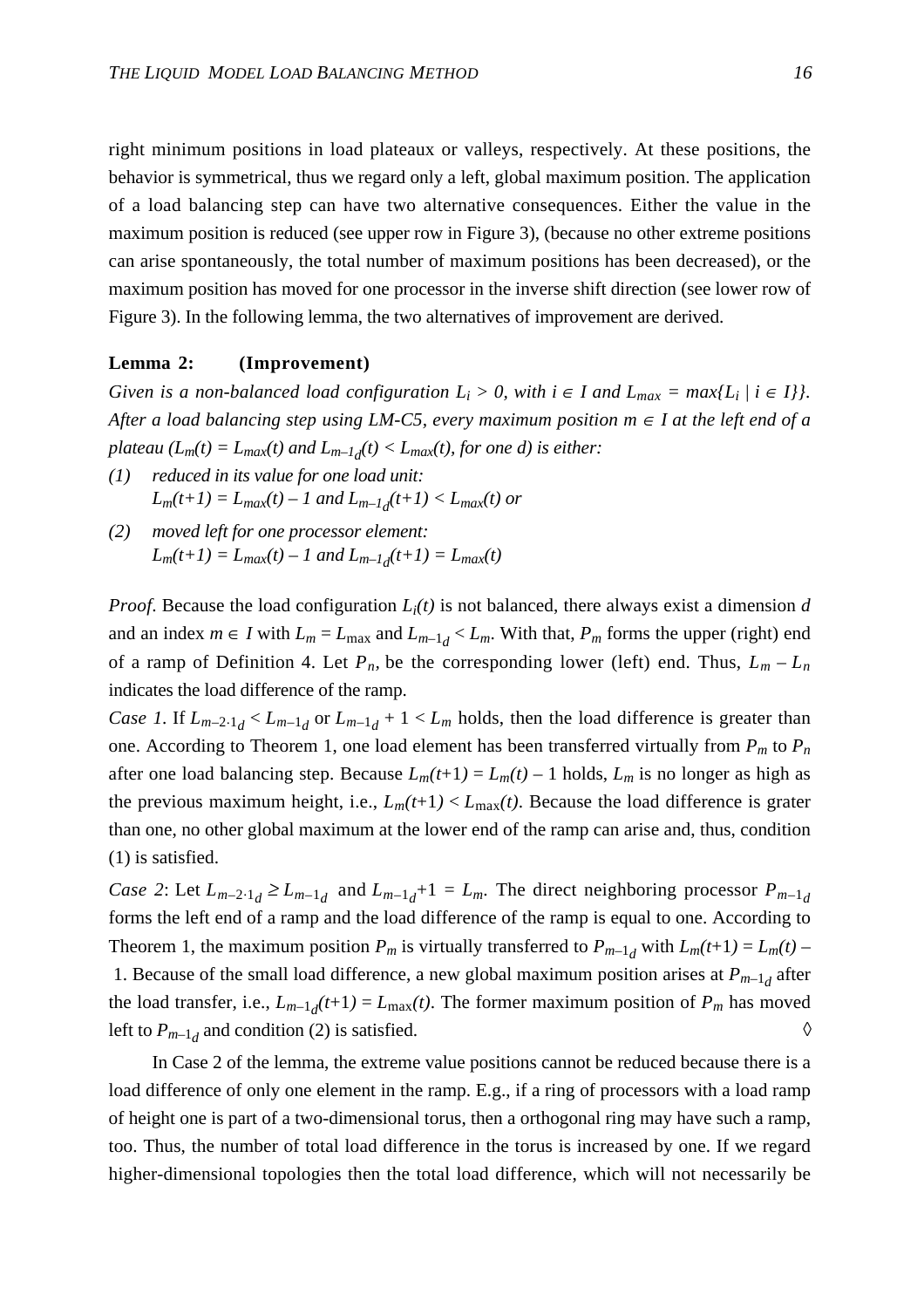

*Figure 4: In (a) an example of a balanced load configuration in a 3-dimensional torus, with total load difference of 3 elements is given. In (b) a balanced 2-dimensional torus with an unbalanced ring is shown.*

reduced by LM-C5, increases with the number of dimensions. This is because the extreme positions may cycle on different rings. An example of this situation is given in Figure 4a.

On the other hand, if the total load difference in a *D*-dimensional torus is greater than *D*, the difference will be reduced by LM-C5. This fact is shown in the next theorem. Before that, the relation of balanced torus and their embedded rings is pointed out.

## **Lemma 3: (Balance)**

*Given is a D-dimensional torus. If all existing rings are balanced then the torus is balanced, too.*

*Proof.* Let all rings in the D-dimensional torus be balanced (according to Definition 2) and let *x*, *y* ∈ *I* be two arbitrary processors. Then, each path from *x* to *y* leads via at most *D* pairwise orthogonal rings. Each ring contains a load difference of at most one load element because they are balanced. Thus, the load difference between processor *x* and *y* sum up to at most *D* load elements. This argument holds for all processor pairs *x, y* and, therefore, the torus is balanced. ◊

The reverse implication does not hold because two extreme positions *x* and *y* in a *D*dimensional torus, with  $1 < |L_x - L_y| \le D$ , may belong to the same ring. See Figure 4b for a counterexample. Together with the in Lemma 2 derived possibilities for improvement, this lemma is used to show that an overall balancing of the disturbed load is reached.

# **Theorem 2: (Convergence)**

*A unbalanced load configuration*  $L_i > 0$ , with  $i \in I$  in a D-dimensional torus, will converge to *a balanced configuration when LM-C5 is applied.*

*Proof.* As long as the torus is not balanced, there exist at least one unbalanced ring with load difference greater than two elements (Lemma 2). Applying Lemma 3 to this ring, then, in every load balancing shift, either a global extreme position is reduced, which is the trivial case, or is is moved, which we will regard further. Without loss of generality, we can asume that the extreme position is a maximum. Because this ring has a load difference greater than two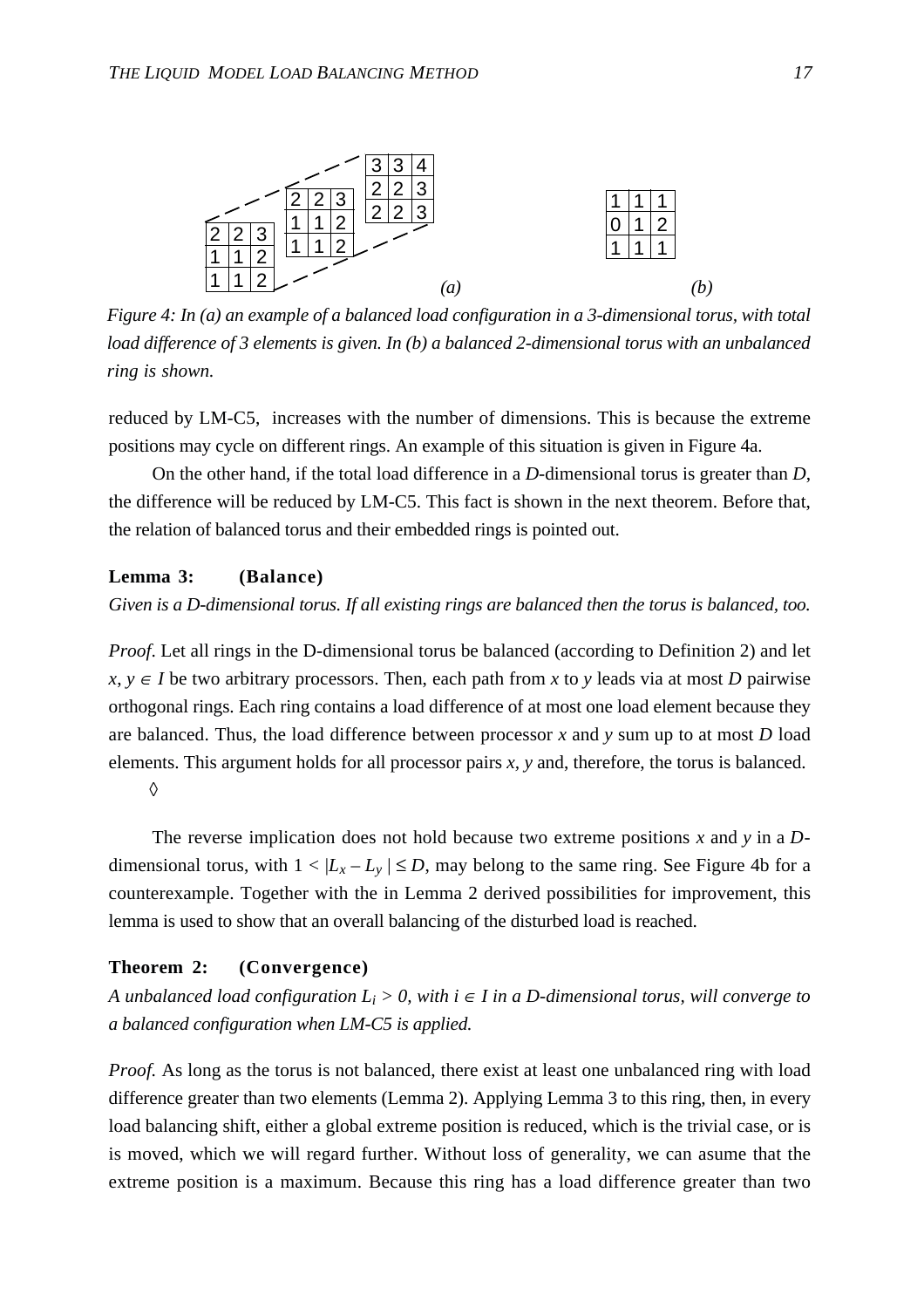elements, there exist a corresponding (local) minimum position, which will move in the inverse direction. Thus, the distance of the extreme positions is reduced regarding to the dimension of the ring. (Here, the distance in the ring is measured in the move direction, i.e. the extreme positions may diverge at first.)

After a shift in another dimension these two extreme posisions may not belong to the same ring anymore. Still, there exist another unbalanced ring in which the distance is further reduced according to the above arguments. This process repeats until the maximum is reduced due to Case 1 of Lemma 2 and there is no unbalanced ring in the torus anymore. Hence, the load configuration of the torus is balanced.  $\Diamond$ 

With that, the following upper bound for the necessary time effort of the LM-C5 can be set-up.

#### **Theorem 3: (Efficiency)**

*For balancing an unbalanced load configuration*  $L_i > 0$ , with  $i \in I$  and  $L_{diff} = max\{ |L_i - L_i|, i, j \}$  $\in$  *I},* in a symmetrical, D-dimensional torus with  $P = K^D$  processors,  $K \in \mathbb{N}$ , a maximum time *effort T (measured in shifts) by LM-C5, is necessary of:*

$$
T = O(D \cdot K \cdot L_{diff})
$$

*Proof.* It is sufficient to prove, that the global maximum is reduced for at least one load element after  $O(D\cdot K)$  load balancing steps, i.e.,  $L_{max}(t + O(D\cdot K)) < L_{max}(t)$  holds, with  $L_{max} =$ max{*L<sub>i</sub>* / *i* ∈ *I*}. For that, the set of global maximum positions is regarded. Let *m* ∈ *I* with *L<sub>m</sub> = Lmax* be such a position.

*Case 1*. Let  $(L_{m-1_d} < L_{max}-1)$  or  $(L_{m-1_d} = L_{max}-1 \wedge L_{m-2,1_d} < L_{m-1})$  for one dimension *d*. According to Lemma 2 (Case1), the maximum position  $m$  is removed by one load balancing step.

*Case 2.* Let  $(L_{m-1_d} = L_{max}-1 \wedge L_{m-2.1_d} \ge L_{max}-1)$ . According to Lemma 2 (Case2), the maximum position *m* moves left onto  $m - 1_d$  in dimension *d* by one load balancing step. The Manhattan distance of the maximum position to the nearest position *n* with  $L_n \le L_{max} - 2$  is at most *D*.*K* in a torus with unidirectional links. According to Theorem 2, this distance will be reduced by moving both extreme positions in inverse directions. Thus, at most *D*.*K*/2 steps are necessary until the maximum position is equilibrated.

*Case 3.* Let  $L_{m-1,d} = L_{max}$ . The position *m* will not move before all additional maximum positions lying directly to the left of *m* have been moved and  $L_{m-1,d} < L_{max}$  holds true. In the worst case,  $K - 2$  positions have to move. After that, for position  $m$ , Case 1 or 2 is appropriate.

In all cases, at most  $O(DK)$  load balancing steps are necessary to remove the maximum position *m*. Because this position is representative for all existing maximum positions and all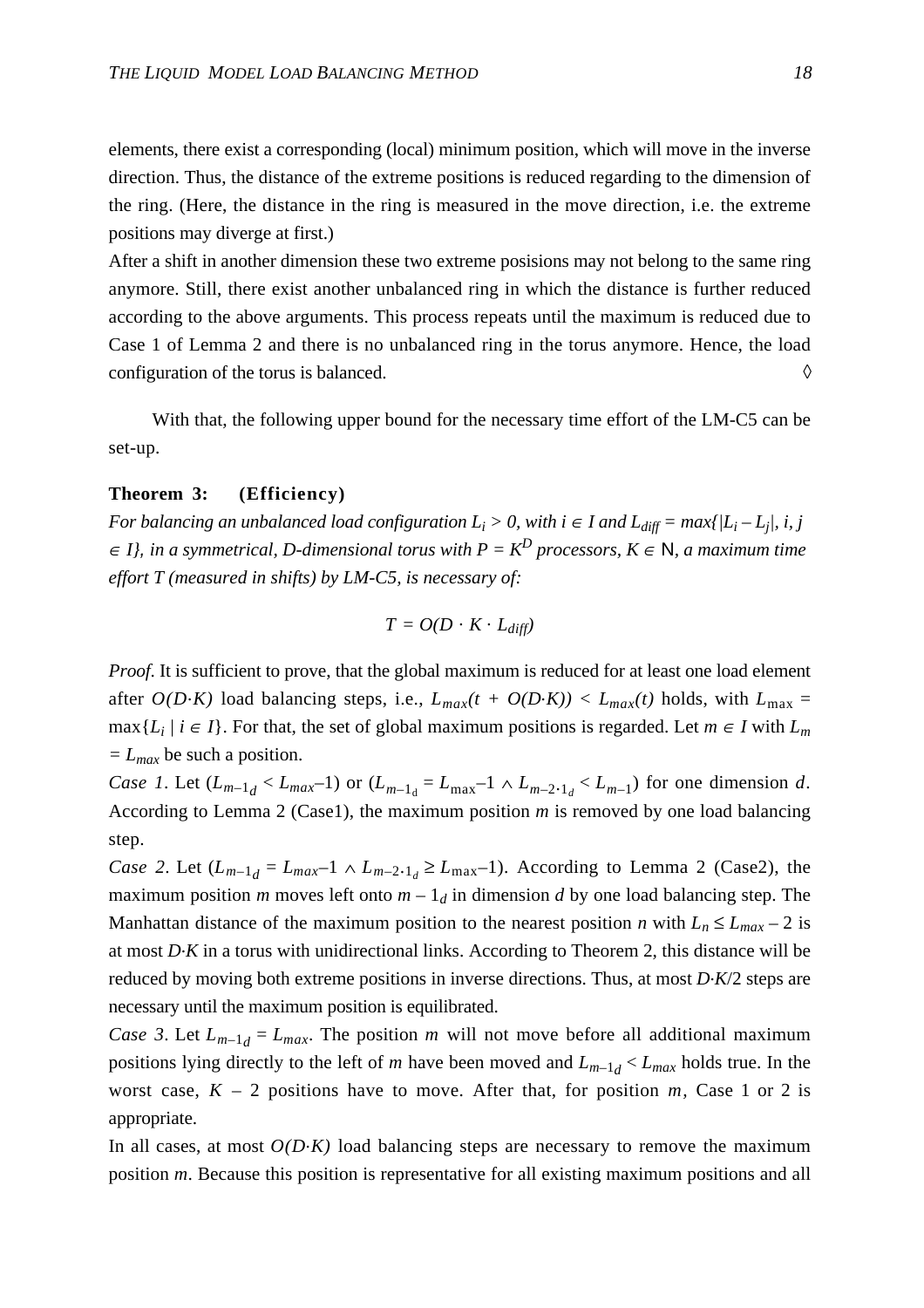positions are processed in parallel,  $L_{max}(t + O(DK)) < L_{max}(t)$  holds. With the maximum load difference  $L_{diff}$ , the theorem is proven.  $\Diamond$ 

The last theorem shows that local load balancing can be efficient. Contrasting with NNA in Section 2, the Liquid model shows only linear time effort in the single parameters using a tori as interconnection network.7 The NNA as special case of the diffusion approaches needs quadratic time depending on the maximum number of processing units per dimension. Comparing LM-C5 with the dimension exchange in hypercubes, the LM-C5 has the same asymptotical time effort, which has a logarithmic form.

When examining the analytical results of LM-C5 and other load balancing methods, please note that two different time measures have been applied. The linear time effort of LM-C5 is measured in the amount of communicated data. The time effort of NNA or of the dimension exchange is measured in the number of communication set-ups. The data amount is always greater or equal to the number of set-ups, because for transferring a single data unit at least one set-up of the connection is necessary. Thus, the comparison of the two different time measures is justified.

## **5 . Simulation results**

The application algorithm with dynamic load balancing can be viewed as two interlaced, adversary processes. The application algorithm disturbs the load distribution by increasing or reducing the load in an unpredictable way. On the other hand, the load balancing process tries to re-equilibrate the load by transferring load elements. Investigating solely the balancing process apart from the application algorithm makes the effects more clearly recognizable. Because the nearest-neighbour-averaging method (NNA) implements the optimal diffusion parameter of the diffusion approaches in several topologies, we use this method for comparison.

We compared NNA and LM with different shifting conditions in ring simulations of size *P*. As the worst case scenario, one processor holds the total load  $L_{sum} = c \cdot P$ , where  $c > 0$  is an arbitrary integer, and the remaining processors are idle. Thus, in the perfectly balanced system state, every processor holds *c* load elements. Each balancing method is executed synchronously until the balanced state is reached. For NNA, a synchronous variation of the method in Section 2.3 is used. If a non-integer amount of load should be shifted, then the amount is rounded asymmetrically. When transferring to the right and to the left, it is rounded upwards and

<sup>7</sup> For the common topologies, either the number of processors *K* per dimension or the dimension *D* itself grows with the topology size, but not both simultaneously.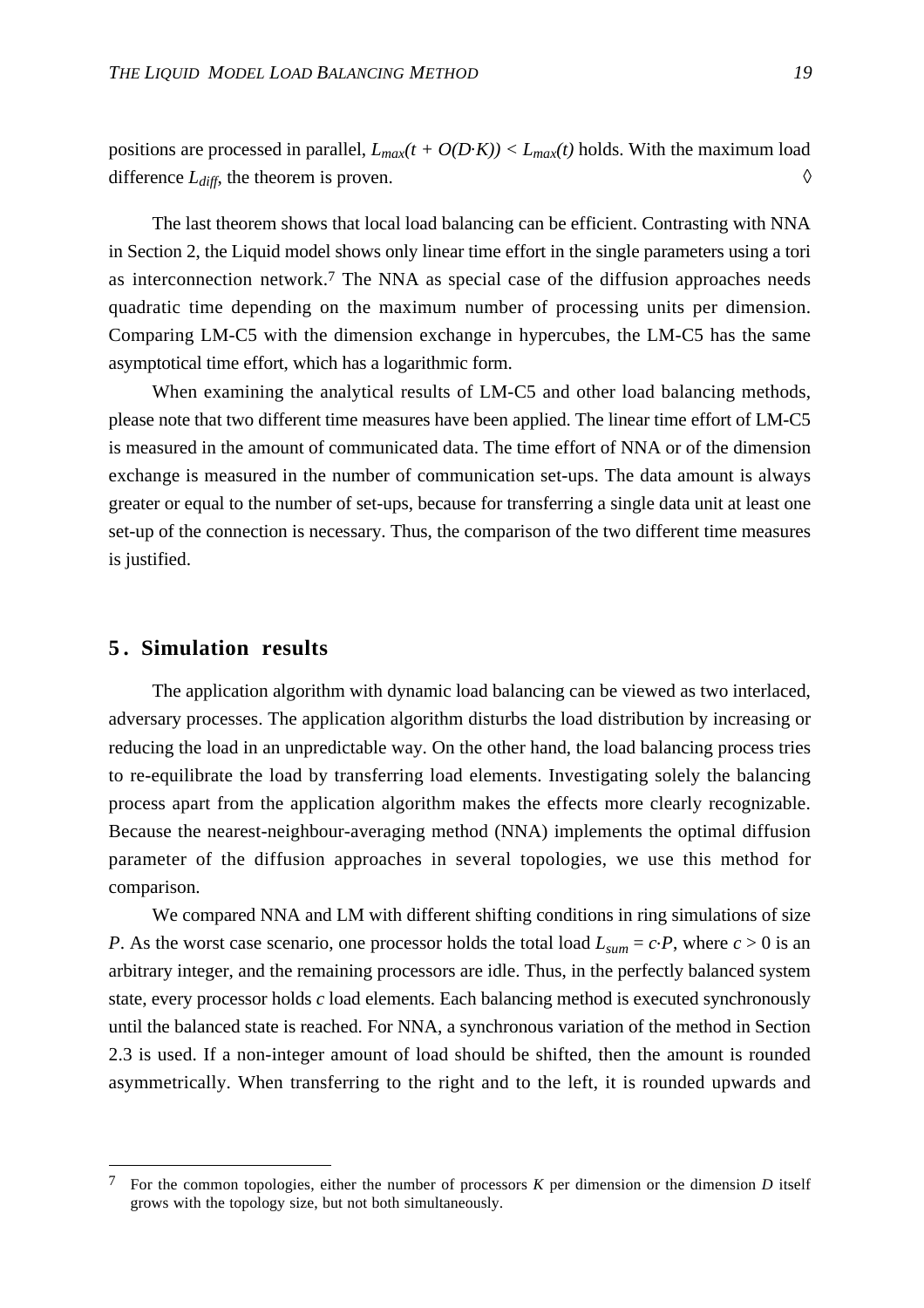| T:                      | $LM-C5$ :      |                |                |                |                |                |                  |                  | NNA:           |                |                |                |                  |                |                |                  |
|-------------------------|----------------|----------------|----------------|----------------|----------------|----------------|------------------|------------------|----------------|----------------|----------------|----------------|------------------|----------------|----------------|------------------|
| 0                       | 16             | $\overline{0}$ | $\Omega$       | $\theta$       | $\Omega$       | $\theta$       | $\Omega$         | $\Omega$         | 16             | $\theta$       | $\theta$       | $\Omega$       | $\overline{0}$   | $\overline{0}$ | $\mathbf{0}$   | $\mathbf{0}$     |
| $\mathbf{1}$            | 15             | 1              | $\theta$       | $\theta$       | $\theta$       | $\theta$       | $\theta$         | $\Omega$         |                |                |                |                |                  |                |                |                  |
| $\overline{c}$          | 14             | 1              | 1              | $\theta$       | $\theta$       | $\theta$       | $\Omega$         | $\Omega$         |                |                |                |                |                  |                |                |                  |
| $\overline{\mathbf{3}}$ | 13             | $\mathbf{1}$   | 1              | 1              | $\theta$       | $\theta$       | $\Omega$         | $\Omega$         |                |                |                |                |                  |                |                |                  |
| $\overline{4}$          | 12             | 1              | 1              | 1              | 1              | $\overline{0}$ | $\theta$         | $\mathbf{0}$     |                |                |                |                |                  |                |                |                  |
| 5                       | 11             | 1              | 1              | 1              | 1              | $\mathbf{1}$   | $\boldsymbol{0}$ | $\boldsymbol{0}$ |                |                |                |                |                  |                |                |                  |
| $\overline{6}$          | 10             | 1              | 1              | 1              | 1              | 1              | $\mathbf{1}$     | $\mathbf{0}$     |                |                |                |                |                  |                |                |                  |
| $\sqrt{ }$              | 9              | 1              | 1              | 1              | 1              | 1              | 1                | $\mathbf{1}$     |                |                |                |                |                  |                |                |                  |
| 8                       | 8              | $\mathbf{1}$   | 1              | 1              | 1              | 1              | $\mathbf{1}$     | $\overline{2}$   |                |                |                |                |                  |                |                |                  |
| 9                       | 7              | 1              | 1              | 1              | 1              | 1              | $\overline{2}$   | $\overline{2}$   |                |                |                |                |                  |                |                |                  |
| 10                      | 6              | 1              | 1              | 1              | 1              | $\overline{2}$ | $\mathbf{1}$     | 3                |                |                |                |                |                  |                |                |                  |
| 11                      | 5              | 1              | 1              | 1              | $\overline{2}$ | 1              | $\overline{2}$   | 3                | 5              | 6              | $\theta$       | $\overline{0}$ | $\overline{0}$   | $\theta$       | $\overline{0}$ | 5                |
| 12                      | 4              | 1              | 1              | $\overline{c}$ | 1              | $\overline{c}$ | $\overline{2}$   | 3                |                |                |                |                |                  |                |                |                  |
| 13                      | 3              | 1              | $\overline{2}$ | 1              | $\overline{2}$ | $\mathbf{1}$   | 3                | 3                |                |                |                |                |                  |                |                |                  |
| 14                      | 3              | $\overline{2}$ | 1              | $\overline{2}$ | 1              | $\overline{2}$ | $\overline{2}$   | 3                | 5              | $\overline{4}$ | $\overline{2}$ | $\overline{0}$ | 0                | $\theta$       | 1              | 4                |
| 15                      | 3              | $\overline{2}$ | $\overline{2}$ | 1              | $\overline{2}$ | $\mathbf{1}$   | 3                | $\overline{2}$   |                |                |                |                |                  |                |                |                  |
| 16                      | $\overline{2}$ | $\overline{2}$ | $\overline{2}$ | $\overline{c}$ | 1              | $\overline{2}$ | $\overline{2}$   | 3                | 4              | 4              | 2              | $\mathbf{1}$   | 0                | $\theta$       | 2              | 3                |
| 17                      | $\overline{2}$ | $\overline{2}$ | $\overline{2}$ | $\overline{2}$ | $\overline{2}$ | 1              | 3                | $\overline{2}$   | 4              | 3              | $\overline{2}$ | 1              | 1                | $\theta$       | $\overline{c}$ | 3                |
| 18                      | $\overline{2}$ | $\overline{c}$ | $\overline{2}$ | $\overline{2}$ | $\overline{2}$ | $\overline{2}$ | $\overline{2}$   | $\overline{c}$   | 3              | 3              | $\overline{c}$ | $\overline{c}$ | $\boldsymbol{0}$ | $\mathbf{1}$   | $\overline{c}$ | 3                |
| 19                      |                |                |                |                |                |                |                  |                  | 3              | $\overline{2}$ | 3              | 1              | $\mathbf{1}$     | $\mathbf{1}$   | $\overline{2}$ | 3                |
| 20                      |                |                |                |                |                |                |                  |                  | $\overline{2}$ | 3              | $\overline{2}$ | $\overline{2}$ | $\mathbf{1}$     | $\mathbf{1}$   | $\overline{2}$ | 3                |
| 21                      |                |                |                |                |                |                |                  |                  | 3              | $\overline{2}$ | 3              | $\mathbf{1}$   | $\overline{2}$   | $\mathbf{1}$   | $\overline{c}$ | $\overline{2}$   |
| 22                      |                |                |                |                |                |                |                  |                  | $\overline{c}$ | 3              | $\overline{c}$ | $\overline{2}$ | $\mathbf{1}$     | $\overline{c}$ | $\overline{c}$ | $\overline{c}$   |
| 23                      |                |                |                |                |                |                |                  |                  | $\overline{2}$ | $\overline{2}$ | 3              | $\mathbf{1}$   | $\overline{2}$   | $\overline{2}$ | $\overline{c}$ | $\overline{c}$   |
| 24                      |                |                |                |                |                |                |                  |                  | $\overline{2}$ | $\overline{2}$ | $\overline{2}$ | $\overline{2}$ | $\overline{c}$   | $\overline{2}$ | $\overline{2}$ | $\boldsymbol{2}$ |

*Table 3: A worst case example depicted over time T for the Liquid model (LM-C5) and nearestneighbour-averaging (NNA) with eight processors in a ring topology.*

downwards respectively. This insures that the perfectly balanced system state is actually reached and not only "ramps" turn up.

As time unit *T*, the number of shifts executed synchronously is used. Because NNA generally needs more than one shift per logical load balancing step (one NNA iteration), the maximum number of load transfers per single load balancing step is summed. In the LM, this corresponds to exactly one shift. This time measure is reasonable, especially if the set-up time for communication is short compared with the transfer time itself. This case holds especially for the tightly-coupled systems regarded here.

In Table 3, a worst case example for NNA and LM is given. In a ring structure with eight processors, initially only one processor holds 16 load units. For both methods, only the logical elementary steps are recorded. Please note that multiple steps are necessary for one averaging with NNA. Before NNA has averaged the first two processors, LM could already reach the load sharing goal after the seventh step. After the 18-th step, LM has reached the load balancing goal. NNA still needs 6 further steps for balancing. Altogether, in this example, LM is about 25 % faster than NNA.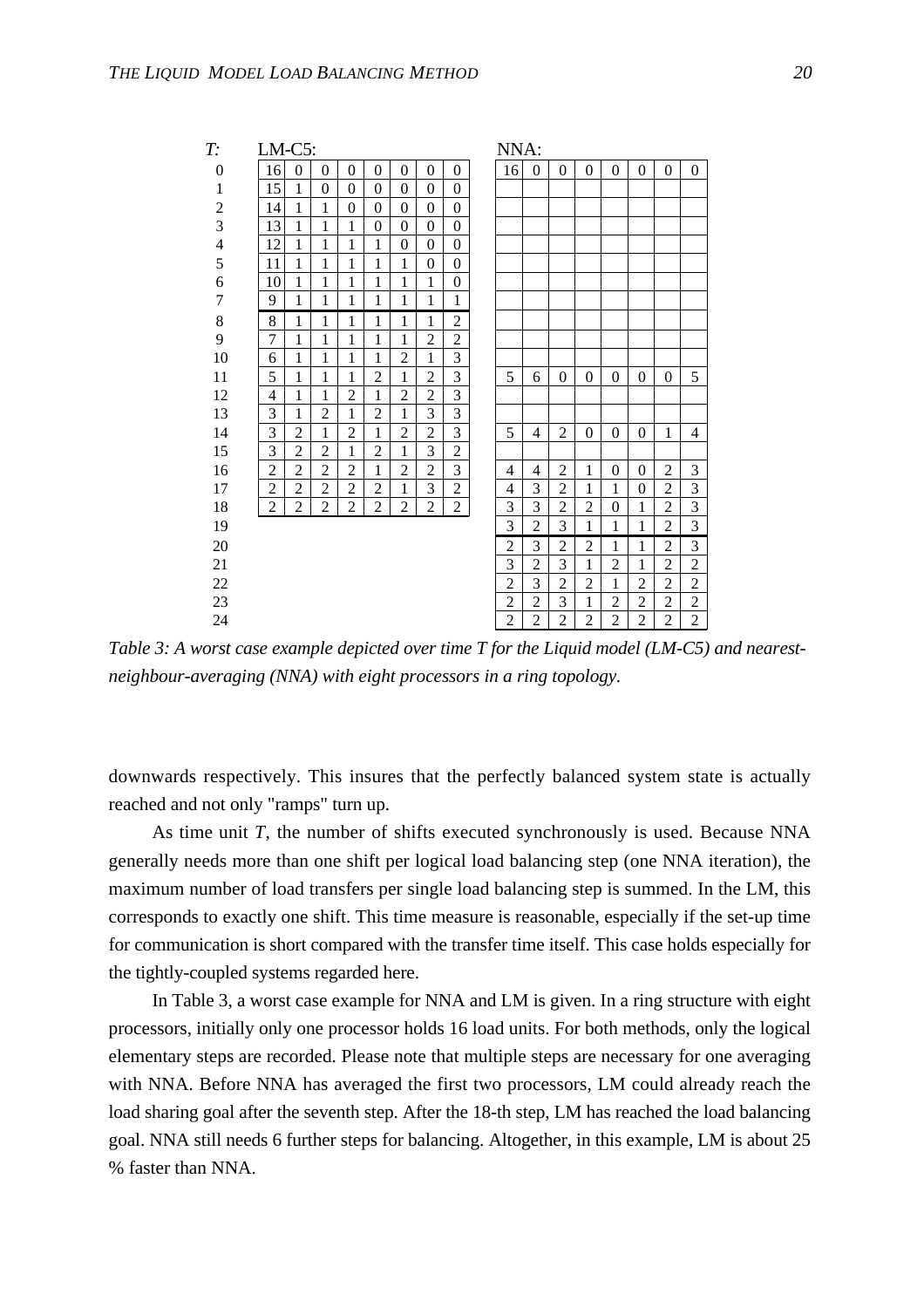

*Figure 5: Simulation results of load balancing (a) and load sharing (b) by the nearest-neighbouraveraging (NNA) and the Liquid model (LM) for synchronous processing in a ring for the worst case (*c *= 5)*

The general validity of the run-time proportions in the above example can be shown by further simulations. In Figure 5, the simulation results for different numbers of processors are given. The results show an almost linear increase in time with *P* for all balancing methods. When numerically fitting analytical functions to the results, quadratic components with small coefficients can be recognized only for NNA. For load balancing, NNA needs about four times longer than LM within our range of processor numbers. For load sharing, the difference is worse – NNA is 23 times slower than LM.

With LM, the load elements are always shifted, unless the load difference to the successor is negative (C3 through C5). Therefore, load sharing has priority compared to load balancing. In the worst case (see above), only when all processors are supplied with a load the load balancing phase begins. The time effort of LM for load sharing amounts to  $T = P - 1$ , measured in necessary shifts. This explains the huge difference between LM and NNA for load balancing.

Additionally, simulation results not shown here indicate a linear increase in time with the size *Lsum* of initial load.

In Figure 6 the runtime behaviour of NNA is further investigated. Depending on the initial load  $L_{sum} = c \cdot P$  of the first processor, the normalized number of NNA iterations is depicted. For NNA, one iteration mostly includes several shifts. The data points of each initial load have been normalized so that they match at value One for 512 processors. If iterations instead of shifts are depicted then NNA shows not such an extreme behaviour, because the multiple shifts per iteration smear the quadratic form. Altogether, the quadratic portion of the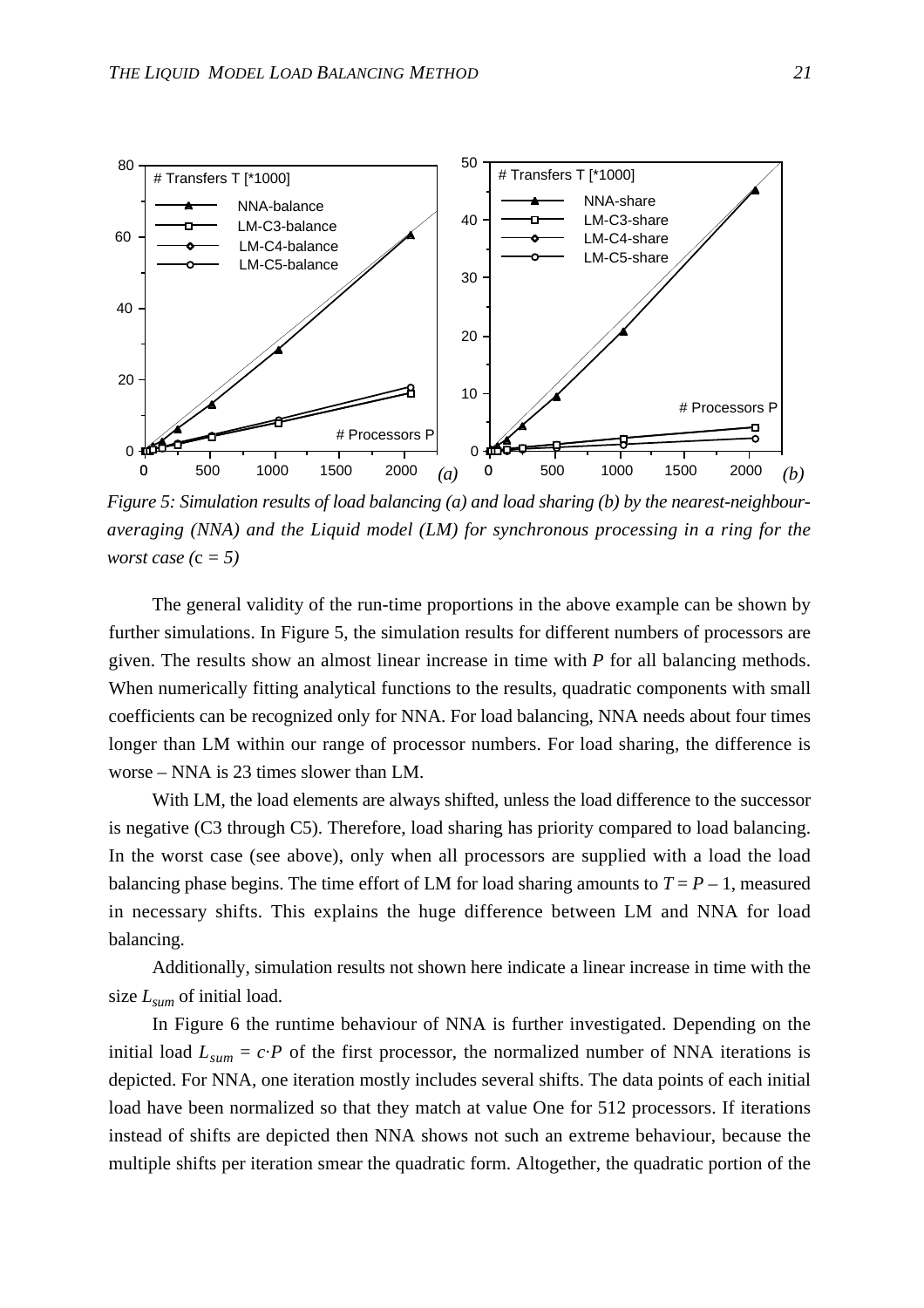

*Figure 6: Dependency of the nearest-neighbour-averaging (NNA) execution time of the initial load difference*  $L_{sum} = c \cdot P$  *plotted by the number of iterations normalized to one for up to 512 processors.*

runtime increases with the initial load of the first processor (the total number of load elements, respectively). The borderline case is formed by continuous load.

In Figure 7, the simulation results of LM in a squared, two-dimensional torus are depicted for an increasing number of processors. In (a), the worst case with  $L_{sum} = c \cdot P$  load elements on only one processors is assumed  $(c = 5)$  as initial load distribution. For the last three conditions (C3 through C5), identical numbers of iterations are necessary to reach the balanced state. In (b), the initial load was uniformly ranomized among 0 and 100 load elements. As above, the results show an only linear time dependency of LM on the number of processors.

To show the efficiency of the LM, NP-hard scheduling problems are used as an application domain in [Henrich94, Henrich95]. For the experiments, we used the MasPar SIMD machine MP-1 with 16384 processors arranged in a two-dimensional torus. Altogether, 20 problem instances with 106 up to 108 expanded nodes of the search tree were solved. The different shift conditions mentioned in Table 1 show very different behavior in the experimental results. All three conditions performing only the load sharing task (C0 through C2) are average. In contrast, the LM using any shift condition including load balancing (C3 through C5) are very efficient. All of them outperform the NNA method.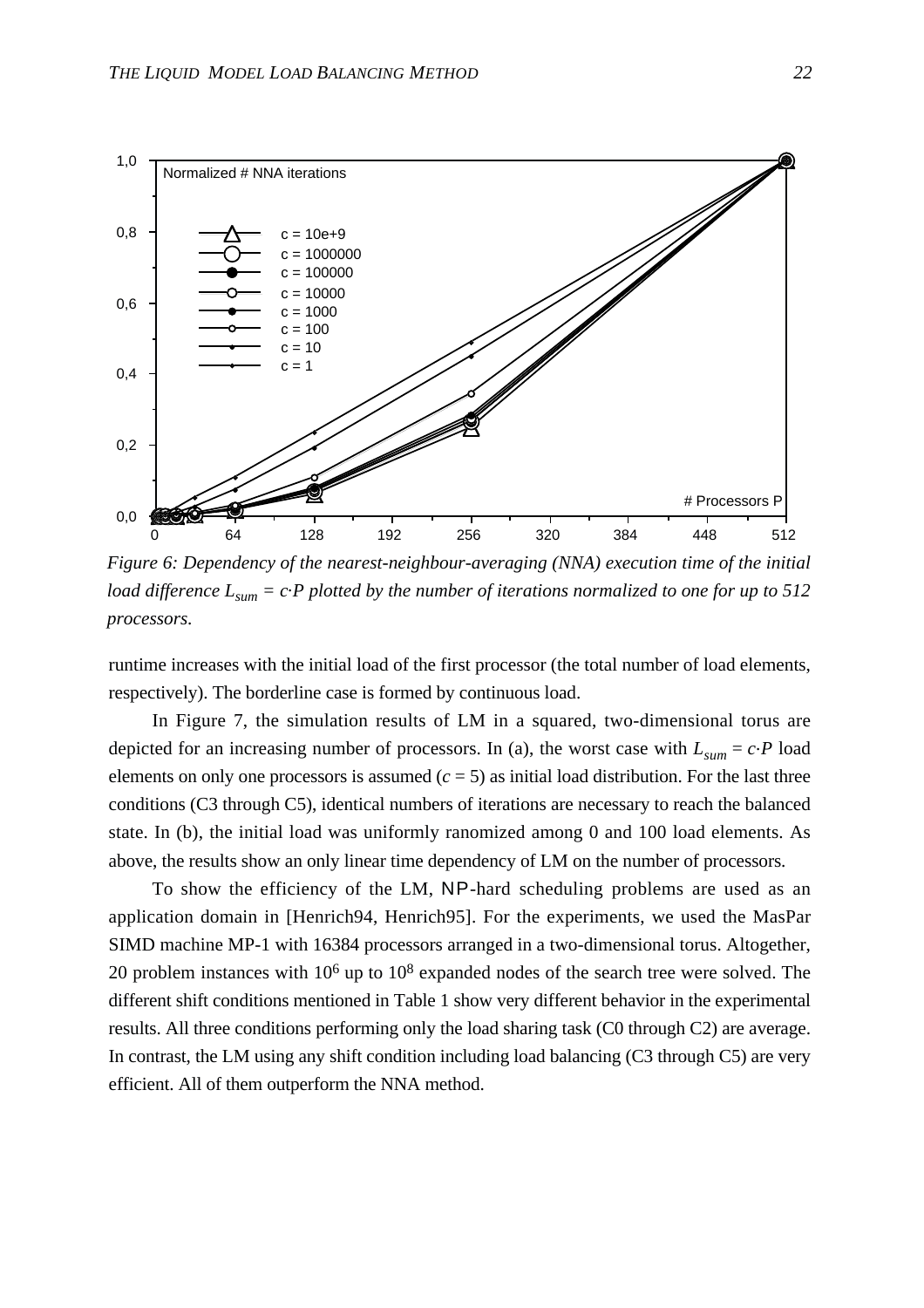

*Figure 7: Simulation results of load balancing and sharing by LM in a 2-dimensional torus for the worst case (a) and for a uniform random distribution (b).*

# **6 . Summary**

The realization of the Liquid model leads to a series of scalable and efficient dynamic load balancing techniques (LM-C3 through LM-C5). This is ensured by the strong locality of the algorithm as well as by exploiting the feature of tightly-coupled processing units. As it has been proven for multi-dimensional tori and simulated for the ring and the 2-dimensional torus, it is expected to be suitable and efficient for various other topologies.

Besides the simplicity of the presented algorithm, the main advantage lies in the combination of load sharing and load balancing. The most simple version, following both the sharing and the balancing task (C5), yields the best overall run time. The Liquid model gives high priority to the sharing task before balancing is performed. Especially for algorithms with highly dynamic load distribution, as e.g., tree search techniques, this prioritization demonstrates to be efficient. But this property is useful in many more applications.

The Liquid model has outperformed a former local load balancing approach, nearestneighbor-averaging (NNA). None of the above two properties are reached by the NNA algorithm. It does not have such global effects when executing only a single local operation, and NNA performs load sharing only as a consequence of balancing.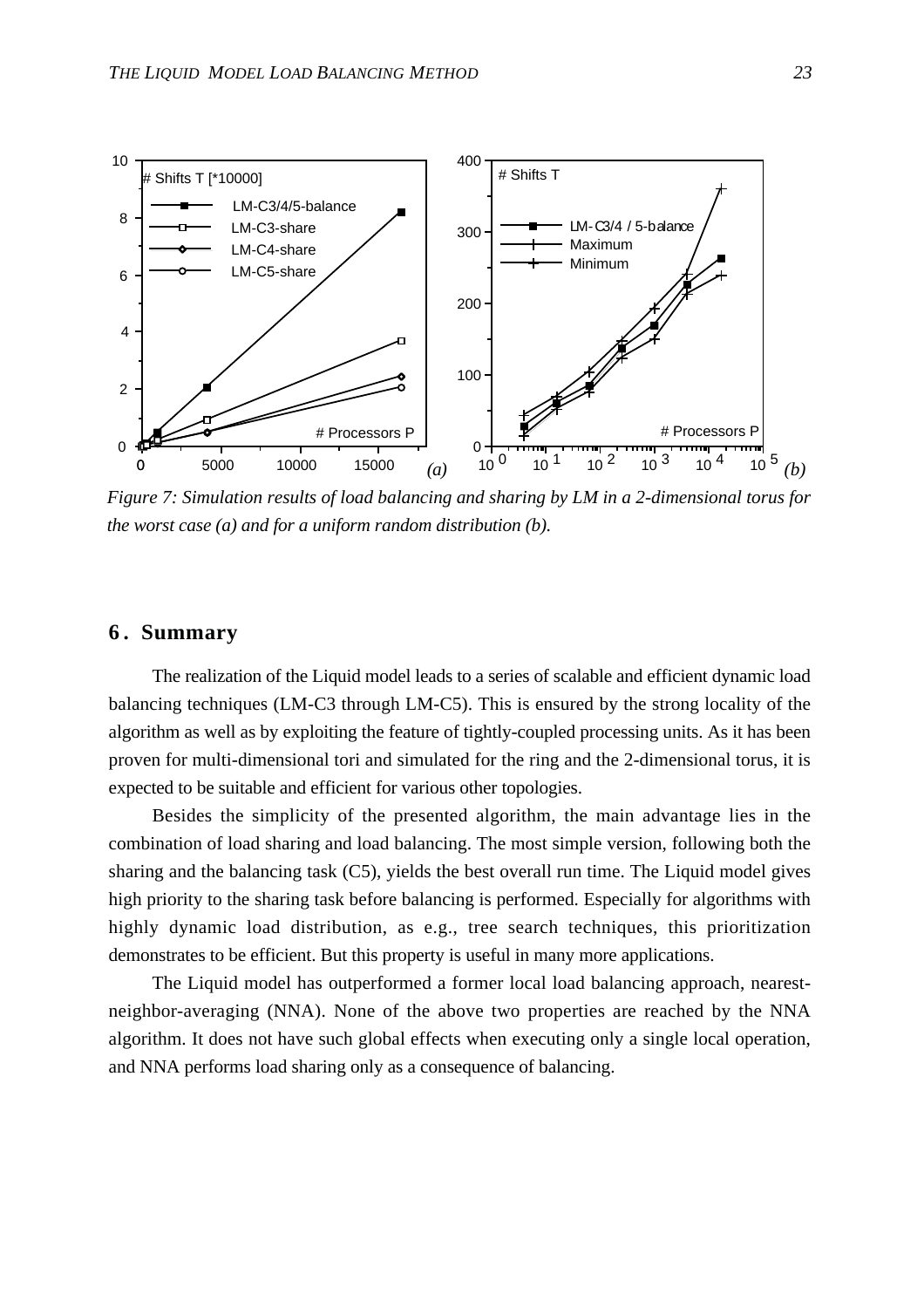# **Acknowledgement**

This research work was supported by the Deutsche Forschungsgemeinschaft (DFG) with a stipend by the "Graduiertenkolleg" of the Computer Science Department, University of Karlsruhe. The work was performed at the Institute for Real-Time Computer Systems and Robotics, Prof. Dr.-Ing. U. Rembold and Prof. Dr.-Ing. R. Dillmann. I want to thank Alf-Christian Achilles and Peter Sanders for proofreading an earlier version of this paper and the anonymous reviewers for their comments.

# **References**

| [Bertsekas89]  | Bertsekas D. P., Tsitsiklis J. N., 1989, "Parallel and Distributed<br>Computation: Numerical methods", Prentice-Hall, Englewood Cliffs, NJ, pp<br>519-526.                                   |
|----------------|----------------------------------------------------------------------------------------------------------------------------------------------------------------------------------------------|
| [Boillat90]    | Boillat J. B., 1990, "Load balancing and poisson equation in a graph",<br>Concurrency: Practice and Experience, vol 2, no 4, pp 289-313.                                                     |
| [Casavant88]   | Casavant T. L., Kuhl J. G., 1988, "A taxonomy of scheduling in general-<br>purpose distributed computing systems", IEEE Transactions on Software<br>Engineering, vol 14, no 2, pp 141-154.   |
| [Cybenko89]    | Cybenko G., 1989, "Load balancing for distributed memory<br>multiprocessors", Jour. Parallel Distributed Comput., vol 7, pp 279-301.                                                         |
| [Dragon89]     | Dragon K. M., Gustafson J. L., 1989, "A low-cost hypercube load balance<br>algorithm", Proc. 4th Conf. Hypercubes, Concurrent Comput. and Appl., pp<br>583-590.                              |
| [Fox89]        | Fox G. C., 1989, "Parallel computing comes of age: Supercomputer level<br>parallel computations at Caltech", Concurrency Practice Exper., vol 3, no 5,<br>pp 457-481.                        |
| [Henrich94]    | Henrich D., 1994, "Local load balancing for data parallel branch-and-<br>bound", Int. Conf. Massively Parallel Processing, June 21-23, Delft, The<br>Netherlands.                            |
| [Henrich95]    | Henrich D., 1995, "Lastverteilung für feinkörnig parallelisiertes Branch-and-<br>bound", Dissertation, Universität Karlsruhe.                                                                |
| [Hong88]       | Hong J.-W., Tan X.-N., Chen M., 1988, "From local to global: An analyzis<br>of nerarest neighbor balancing on hypercube", Proc. 1988 ACM Symp. on<br>SIGMETRICS, pp 73-82.                   |
| [Horton93]     | Horton G., 1993, "A multi-level diffusion method for dynamic laod<br>balancing", Parallel Computing, vol 19, pp 209-218.                                                                     |
| [Kumar91]      | Kumar V., Ananth G. Y., Rao V. N., 1991, "Scalable Load balancing<br>techniques for parallel computers", Technical Report 91-55, Department of<br>Computer Science, University of Minnesota. |
| [Lin87]        | Lin F. C. H., Keller R. M., 1987, "The gradient model load balancing<br>method", IEEE Transactions on Software Engineering, vol 13, no 1, pp 32-<br>38.                                      |
| [Lüling $92$ ] | Lüling R., Monien B., "Load balancing for distributed branch-and-bound<br>algorithm", Proc. 6th Int. Parallel Processing Symp., pp 543-548.                                                  |